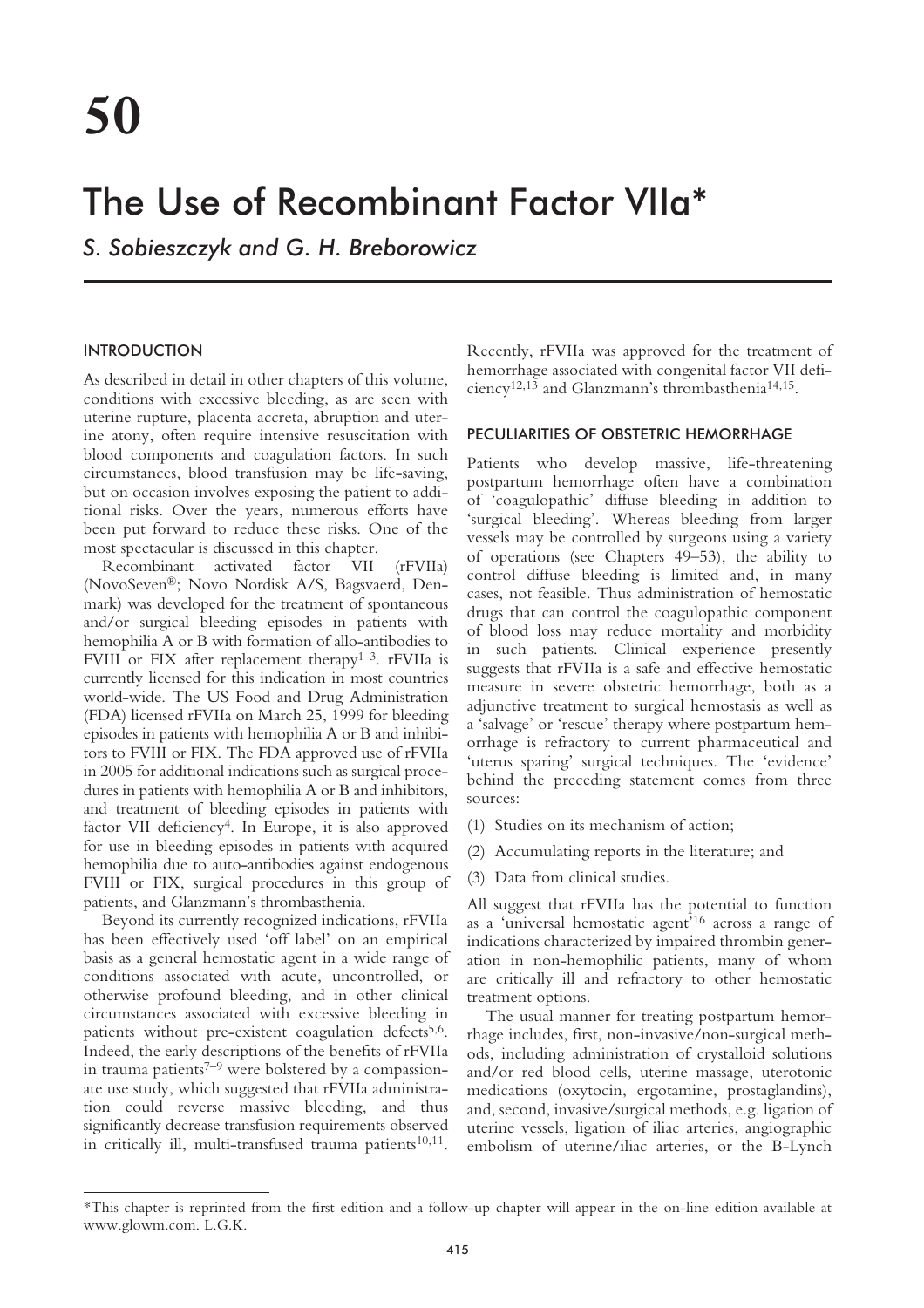#### POSTPARTUM HEMORRHAGE

method. Unfortunately, the overall effectiveness of such procedures to arrest hemorrhage and prevent the need for emergency hysterectomy is estimated to be only about 50%17,18. Moreover, comparatively few centers world-wide have access to the physical equipment or surgical manpower resources necessary to conduct all the aforementioned procedures.

# COAGULATION FACTOR VII: THE HUMAN PROTEIN AND RECOMBINANT PRODUCT

# Structure of the human FVII (hFVII)

Human factor VII (eptacog alpha) is a serine protease (molecular weight 50 kDa) composed of 406 amino acid residues, belonging to the group of vitamin K-dependent coagulation glycoproteins. The primary site of FVII synthesis in humans is the liver. Factor VII is composed of four discrete domains: a γ-carboxyglutamic acid (Gla)-containing domain, two epidermal growth factor (EGF)-like domains, and a serine protease domain. All appear to be involved, to different extents, in an optimal interaction with tissue factor (TF). The Gla domain of factor VII is also essential for activation of factor X and other macromolecular substrates. The activation of factor VII to factor VIIa involves the hydrolysis of a single peptide bond between Arg152 and Ile153. The result is a two-chain molecule consisting of a light chain of 152 amino acid residues and a heavy chain of 254 amino acid residues held together by a single disulfide bond<sup>19,20</sup> (Figures 1 and 2).

# Production of rFVIIa using recombinant DNA technique

The development of rFVIIa was undertaken to alleviate the problems associated with the use of plasmaderived factor VIIa, such as limited supply and possible



**Figure 2** The active two-chain enzyme factor VIIa, is generated by specific cleavage AT Arg 152. Reproduced with permission from Novo Nordisk



**Figure 1** Three-dimensional molecular structure of factor VII. Reproduced with permission from Novo Nordisk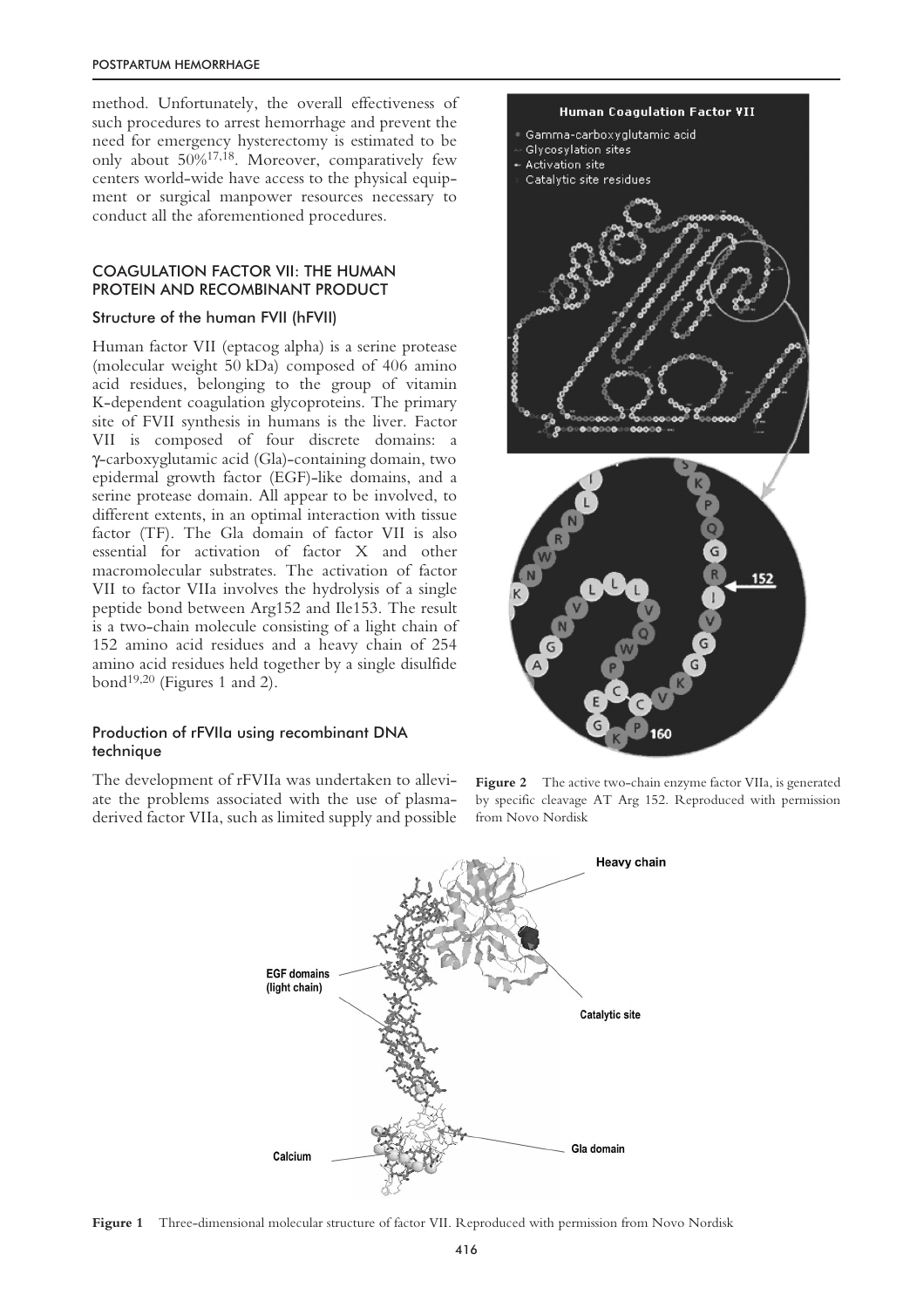viral contamination. Multiple steps were involved in the development of this recombinant protein. First, the human gene for factor VII, located on chromosome 13, comprising eight exons (coding regions), was isolated from the liver gene library. After standard amplification procedures used to generate multiple copies of the hFVII gene, it was transfected into a baby hamster kidney cell line. A master cell bank of the transfected cell line that secretes factor VII in a single-chain form into the culture medium was then established. During the last steps, proteolytic conversion by autocatalysis to the active two-chain form (rFVIIa) takes place in a chromatographic purification process, which was shown to remove exogenous viruses. No human serum or other proteins are used in the production of rFVIIa (see Chapter 72). The protein backbone is identical with human purified factor VIIa. The final product (rFVIIa), despite minor differences in carbohydrate composition, is structurally similar to plasma-derived factor VIIa. The activity of rFVIIa is similar to that of natural factor VIIa present in the body<sup>21,22</sup> (see Table 1).

Human activated factor VII (hFVIIa) or recombinant activated factor VII (rFVIIa) is a naturally occurring initiator of hemostasis that is vital to the coagulation process, as it combines with tissue factor (TF) at the site of blood vessel damage in a natural way, stimulates thrombin generation, permits stable fibrin clot formation, and thereby the cessation of bleeding.

# PHARMACOKINETIC STUDIES OF rFVIIa IN HUMANS

The pharmacokinetics of single-bolus doses of rFVIIa have been studied in various adult populations: patients with hemophilia, patients with cirrhosis, and healthy volunteers. The pharmacokinetic parameter values of rFVIIa after bolus administration were similar. The elimination half-life  $(t_{1/2})$  ranged from 2.45 to 2.72 h and clearance (CL) ranged from 32.8 to 34.9 ml/h/kg23. Lindley and colleagues investigated the single-dose pharmacokinetics of rFVIIa, evaluated in three dose levels  $(17.5, 35.0, 70 \mu g/kg)$  in hemophilic A/B patients with inhibitors. The results of these investigations demonstrate that the mean *t*1/2 of recombinant factor VIIa is independent of dose level24.

Pharmacokinetic evaluations suggest the elimination of rFVIIa follows linear kinetics with a faster clearance rate and shorter  $t_{1/2}$  when rFVIIa is administered for bleeding episodes (medians: 2.70 and 2.41 h, respectively) compared to non-bleeding indications

| Amino acid sequence      | identical |
|--------------------------|-----------|
| Amino acid composition   | identical |
| Gamma-carboxylation      | identical |
| Peptide map              | identical |
| Biological activity      | identical |
| Carbohydrate composition | similar   |
|                          |           |

(medians: 3.44 and 2.89 h, respectively). Therefore, the duration of action may by shorter when rFVIIa is used to control bleeding episodes. The average percentage of the preparation found in plasma was significantly lower after administration of rFVIIa in a dose of 70 µg/kg (42.7%) compared to doses of 17.5 µg/kg (50.1%) or 35 µg/kg (49.0%) (*p* = 0.0067). Additional doses for specific patient populations are warranted however23,24. An increased elimination rate and lower recovery of rFVIIa during bleeding may be related to consumption through complex formation with TF exposed at the site of vessel damage and on the phospholipids exposed on the activated platelet surface. The volume of distribution at steady state  $(V_{ss})$ , is two to three times that of plasma and similar to the half-life of recombinant factor VIIa24.

# MECHANISM OF HEMOSTATIC ACTION OF rFVIIa (see Figure 3)

Recombinant factor VIIa induces hemostasis at the site of injury. The mechanism of action includes the binding of factor VIIa to the exposed tissue factordependent pathway and, independently of tissue factor, activation of factor X directly on the surface of activated platelets localized to the site of injury25,26.

The formation of the TF/FVIIa or TF/rFVIIa complex at the site of injury is necessary to initiate hemostasis. TF is a membrane-bound glycoprotein, which normally is expressed on cells in the subendothelium and is only exposed following injury. Tissue injury disrupts the endothelial cell barrier that normally separates TF-bearing cells from the circulating blood. Once exposed to the blood, TF serves as a



**Table 1** Recombinant vs. plasma-derived FVIIa<sup>21</sup> **Figure 3** Mode of action of Eptacog alfa (activated) (with permission Novo Nordisk). (1) Tissue factor (TF)/FVIIa, or TF/rFVIIa interaction, is necessary to initiatiate hemostasis. (2) At pharmacological concentrations, rFVIIa directly activates FX on the surface of locally activated platelets.This activation will initiate the 'thrombin burst' independently of FVIII and FIX. This step is independent of TF. (3) The thrombin burst leads to the formation of a stable clot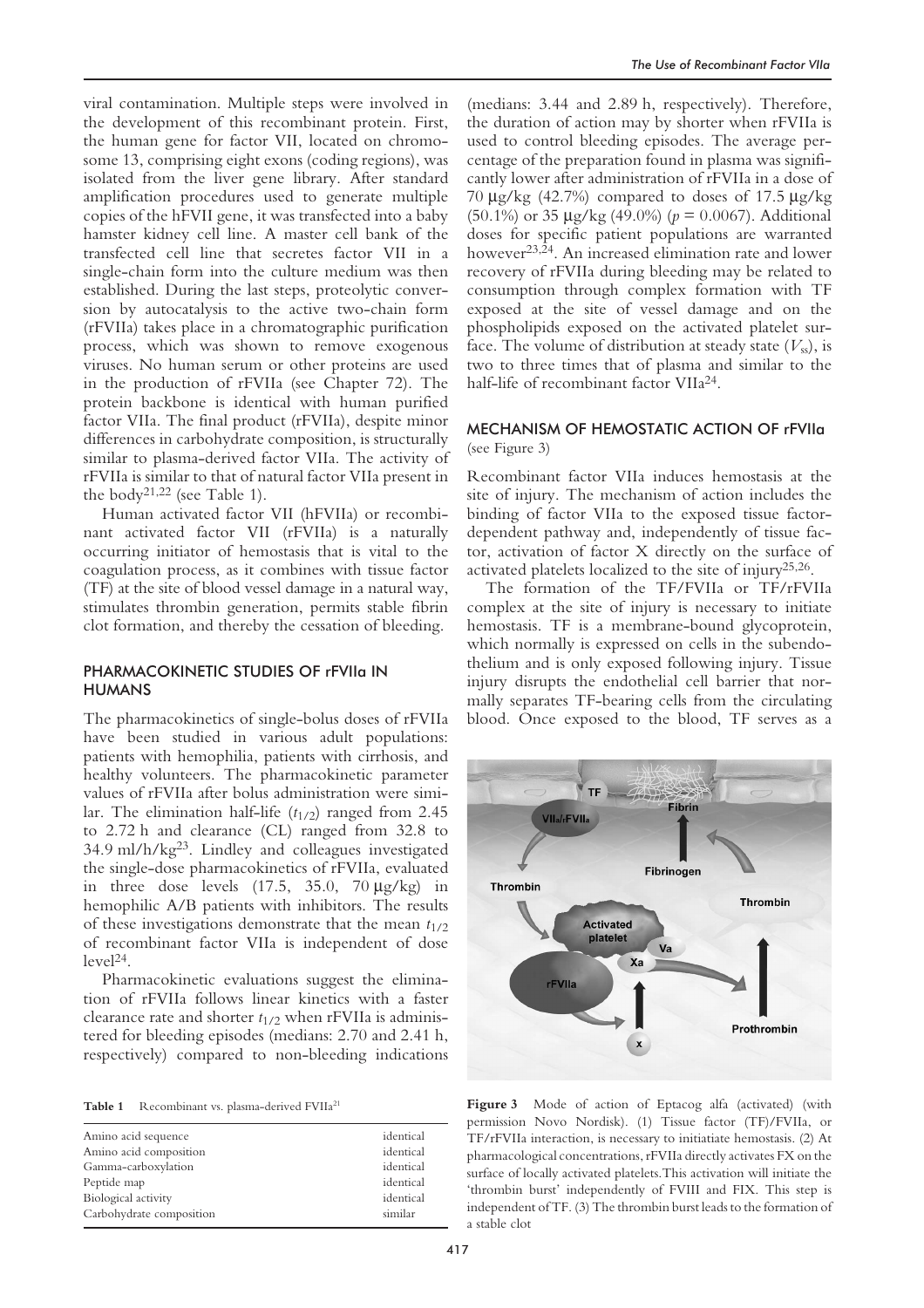high-affinity receptor for FVIIa. FVIIa is found in the circulation, comprising about 1% of the total circulating FVII protein mass in the plasma. It is endowed with very weak enzymatic activity, which only becomes fully realized upon binding to its cofactor, TF, at a site of vascular injury25,26. Factor VIIa alone shows very little proteolytic activity, only attaining its full enzymatic potential when complexed to TF.

In studies using TF incorporated into lipid vesicles, van't Veer and colleagues demonstrated that zymogen FVII acts as an inhibitor of FVIIa:TF-initiated thrombin generation. The addition of FVIIa at a concentration of 10 nmol/l in hemophilic conditions overcomes this inhibition and results in a thrombin generation equivalent to normal. These data suggest that the therapeutic effect of rFVIIa is due in part to its ability to overcome the inhibitory effect of physiologic FVII on FVIIa: TF-initiated thrombin generation $27$ .

However, if TF is no longer available or exposed to the clotting factors in the bloodstream, e.g. when a platelet plug covers the TF-containing subendothelial space, or when TF activity is inhibited by TFPI (tissue factor pathway inhibitor), then rFVIIa-mediated large-scale thrombin generation could take place on the activated platelet surface independently of TF28.

The initial formation of a TF/FVIIa or TF/ rFVIIa complex allows activation of FIX and FX, and is crucial in generating the initial conversion of small amounts of prothrombin into thrombin (on the TFbearing cells), which is essential to the amplification and propagation phase of coagulation. FXa cannot move to the platelet surface because of the presence of normal plasma inhibitors, but instead remains on the TF-bearing cell and activates a small amount of thrombin. Thrombin leads to the activation of platelets and FV and FVIII at the site of injury.

This small amount of thrombin is not sufficient for fibrinogen cleavage, but is critical for hemostasis, as it can activate platelets, activate and release FVIII from von Willebrand factor (vWF) or activate platelet and plasma FV, and FXI. FIXa moves to the platelet surface, where it forms a complex with FVIIIa and activates FX on the platelet surface. The activated platelets provide for further thrombin generation. Platelet-surface FXa is relatively protected from normal plasma inhibitors and can complex with platelet-surface FVa, where it activates thrombin in quantities sufficient to provide for fibrinogen cleavage.

FIXa, FVIIIa and FVa bind efficiently to the surface of the activated platelet and further activation of FX into FXa occurs via the complex between FIXa and FVIIIa. During amplification, FXa complexes with FVa to generate thrombin and subsequently activate FV, FVIII and platelets.

At pharmacological concentrations (supraphysiological doses), rFVIIa also directly activates FX on the surface of locally activated platelets, helping to generate thrombin and fibrin (platelet-dependent TF-independent pathways). rFVIIa does not bind to resting platelets. Instead, the effect of high-dose rFVIIa (which only activates FX on activated platelets) is localized to the sites of vessel injury where TF is exposed and platelets are activated<sup>29,30</sup>. This results in the conversion of prothrombin into large amounts of thrombin. The full thrombin burst mediated by FXa in complex with FVa is necessary for the formation of a fully stabilized and solid fibrin hemostatic plug.

rFVIIa works by producing a stable fibrin clot directly at the site of vascular injury, both dependently and independently of TF. This reaction provides an extremely strong activation of thrombin at the site of tissue damage, leading to the formation of a stable fibrin network. Administration of rFVIIa might result in formation of a more stable hemostatic plug by a variety of mechanisms, including enhancement of activation of thrombin activatable fibrinolysis inhibi $tor<sup>31</sup>$ , improvement of the physical properties of the fibrin clot, enhancement of platelet activation $32$ , and possibly enhancement of FXIII activation.

Lisman and colleagues observed that the enhanced thrombin generation from FVIIa not only accelerates clot formation, but also inhibits fibrinolysis by activation of thrombin activatable fibrinolytic inhibitor (TAFI) in factor VIII-deficient plasma28. rFVIIa binding to thrombin- activated platelets provides extra thrombin and thus ensures both full activation of TAFI and FXIII, and the formation of a dense fibrin structure. The full thrombin burst generated converts fibrinogen into a firm plug that is resistant to premature lysis, thereby facilitating full hemostasis.

#### MONITORING THE CLINICAL EFFECT OF rFVIIa

Currently, there is no good and/or satisfactory laboratory method for monitoring the clinical effectiveness of rFVIIa. Administration of rFVIIa results in shortening of the prothrombin time (PT) and the activated partial thromboplastin time (APTT). The PT generally shortens to around 7–8 s except in FV- or FXdeficient plasma, suggesting that patients completely deficient in FV and/or FX will not benefit from therapy with this product<sup>33</sup>. PT may not adequately reflect coagulation function. The APTT shortening is due to the direct activation of FX by circulating FVIIa on the phospholipids used in the partial thromboplastin time test. Data indicate that clinical improvement during rFVIIa treatment is associated with a shortening of APTT of  $15-20 s^{33}$ . Post-rFVIIa coagulation parameters normalize as early as 20 min after infusion. Thus, the shortening of these two screening tests of coagulation does not necessarily reflect clinical effectiveness, which is judged subjectively.

Coagulopathy is usually easy to recognize by the clinical assessment of ongoing bleeding, physical examination and observation of oozing from cut surfaces, intravascular catheter sites or mucus membranes. The initial evaluation during hemorrhage includes the PT, APTT, thrombin time (TT) and fibrinogen concentration, antithrombin and platelet count. In the interpretation of these tests, it is important to know the normal range and to be aware of the sensitivity of the screening tests for each coagulation factor, as these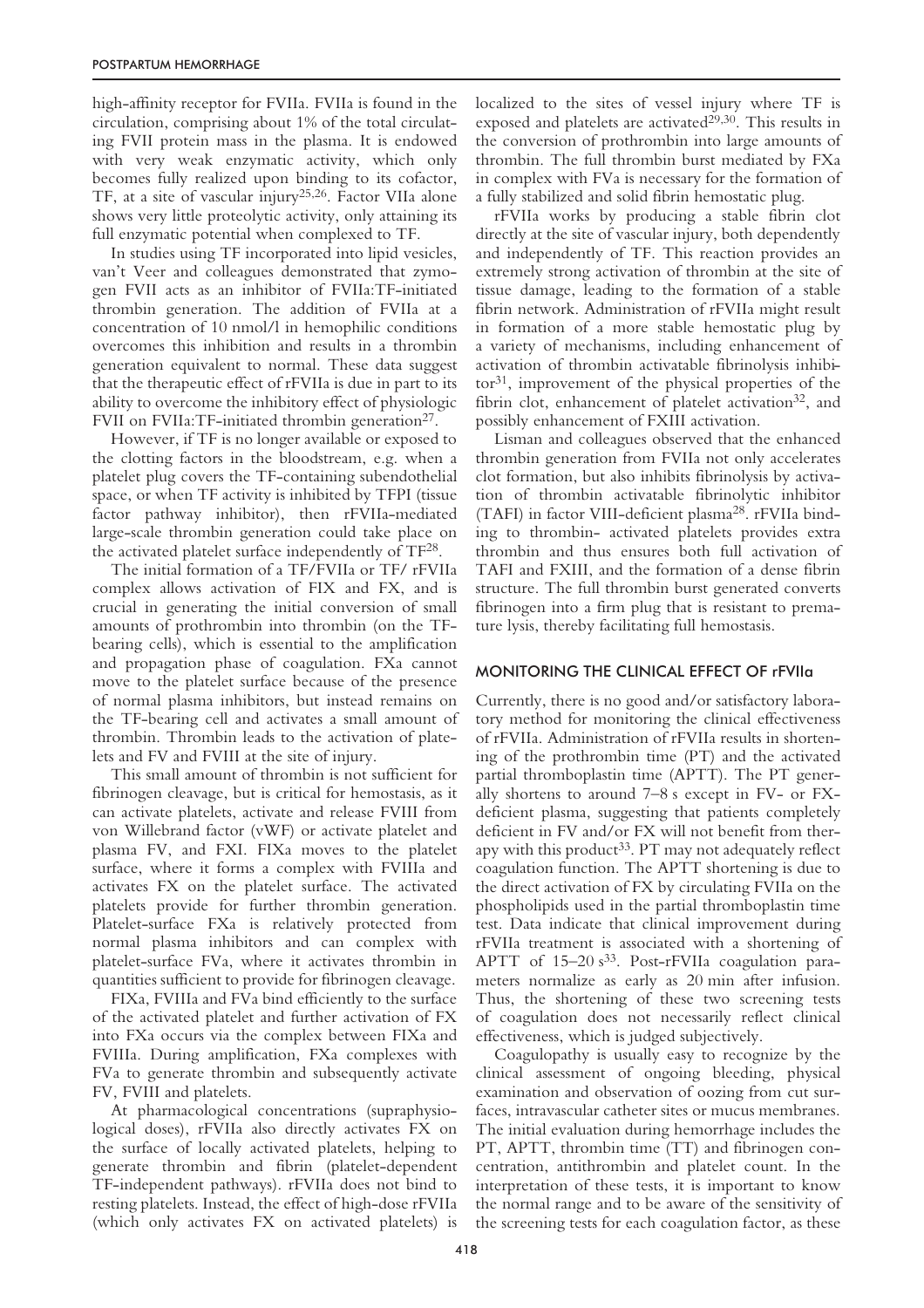vary from laboratory to laboratory. In addition, assays of clotting parameters may provide different results with different reagents, although these parameters do not show a direct correlation to the level of hemostasis achieved. Finally, it is important to remember that laboratory coagulation parameters may be used as an adjunct to the clinical evaluation of hemostasis for monitoring the effectiveness and treatment schedule of rFVIIa34.

Clotting parameters obtained prior to rFVIIa administration are often outside the normal range, perhaps indicating the development of dilutional or consumption coagulopathy in these patients. Post rFVIIa, clotting parameters improve, but do not normalize, and thus cannot be used as predictors of rFVIIa efficacy.

Laboratory monitoring of the efficacy of rFVIIa treatment is helpful. The effect on PT is particularly marked, but this does not always translate to clinically improved blood coagulation. Similarly, measurement of the level of FVII in plasma does not correlate with clinical efficacy. Study of the effects of rFVIIa on monitoring plasma FVIIa levels demonstrates a linear relationship between the concentration of FVIIa and FVII:C (functional clotting ability), but the therapeutic concentration range for FVIIa has not yet been established. The use of plasma VIIa levels is controversial, and is not an assay that is widely available.

Levels of functional fibrinogen and antithrombin do not change during repeated injections of rFVIIa for the treatment of hemorrhage. The minimal changes that occur postoperatively are not greater than those seen with patients who do not have coagulation disorders. Nonetheless, it is still advisable to monitor patients at risk of systemic activation.

Telgt and colleagues showed that low concentration of rFVIIa, in the absence of TF, can activate FX as assayed by the PT33,35. Higher concentration of rFVIIa had no additional effect on the PT. At rFVIIa doses well below the clinically therapeutic dose, a maximum shortening of the PT occurs. Thus, at doses in the clinically therapeutic range, no further effect on the PT is observed. This suggests that, at concentrations typical for clinical use, tests based on the PT are not useful for monitoring the effect of rFVIIa. Telgt and colleagues, in an experimental study, observed that rFVIIa effectively reduced PT and APTT in normal and deficient (FVIII, FIX, FXI, FXII) plasma. This reduction of both parameters (PT and APTT) has been attributed to the ability of rFVIIa to directly activate FX, even in the absence of TF34,35.

The best available indicator of rFVIIa efficacy is the arrest of hemorrhage judged by visual evidence, hemodynamic stabilization and reduced demand for blood components<sup>36</sup>. There is currently no satisfactory laboratory test to monitor the clinical effectiveness of rFVIIa.

# SAFETY OF rFVIIa

The complex coagulopathy and high complication rates seen in patients with intractable postpartum hemorrhage, together with the understanding of the localized mechanism of action of rFVIIa, and the low risk of thromboembolic complications following administration of the drug both in animal models and in clinical use, all suggest that rFVIIa is a useful adjunctive therapy for control of severe postpartum hemorrhage. Recombinant FVIIa is a manufactured product, does not contain any human plasma components, and therefore is free from viral contamination. Neither albumin nor any other human protein is used in its manufacturing process. This means that there is no risk of transmission of human viruses or prions. Strict quality control standards are applied to the fermentation process as well as the subsequent extensive purification measures. Genetic recombination eliminates the dependency on donors and allows for the production of unlimited amounts of the medication<sup>20</sup>.

Safety analyses demonstrate that rFVIIa is associated with very few treatment-related adverse events and is very well tolerated. Thus, experience with recombinant factor VIIa in several thousand patients has shown that the incidence of non-serious adverse events is 13% and serious adverse events are less than 1%37.

Aledort calculated that the risk of rFVIIa-related thrombosis is  $25$  per  $10^5$  infusions<sup>38</sup>. Despite the mechanism of action, use of rFVIIa in DIC and sepsis remains controversial. Several reports suggest that rFVIIa may be used safely in such situations, without induction of thrombotic complications or when conventional replacement therapy with fresh frozen plasma and red blood cell concentrates fails to provide a hemostatic response. Non-serious side-effects are rarely seen during treatment with recombinant factor VIIa; the most common being pain at the infusion site, fever, headache, vomiting, changes in the blood pressure and skin-related hypersensitivity reactions. Adverse events have not been related to dose.

#### OUR EXPERIENCE

Between 2000 and 2006 in the Department of Gynecology and Obstetrics, University of Medical Sciences, Poznań we used rFVIIa in almost 45 cases of postpartum hemorrhage<sup>39–46</sup>. According to data gathered from other areas of Poland, we estimate that it has been used in approximately 100 cases of postpartum hemorrhage.

The data presented below concern our first 18 patients in whom rFVIIa was used. Detailed information is presented in Tables 2–5. Our patient data were obtained when we were using a study protocol and were prepared to use the drug. This was not always the case in other centers (see Table 6).

Recombinant FVIIa was administered intravenously at doses of 16.6–48 µg/kg. In most cases, single administration of rFVIIa was sufficient. However, in severe coagulopathy coexisting with postpartum hemorrhage or prolonged periods of treatment (transfusions, complications of shock) and recurrent bleeding, a second dose similar to the initial dose was necessary to control the bleeding.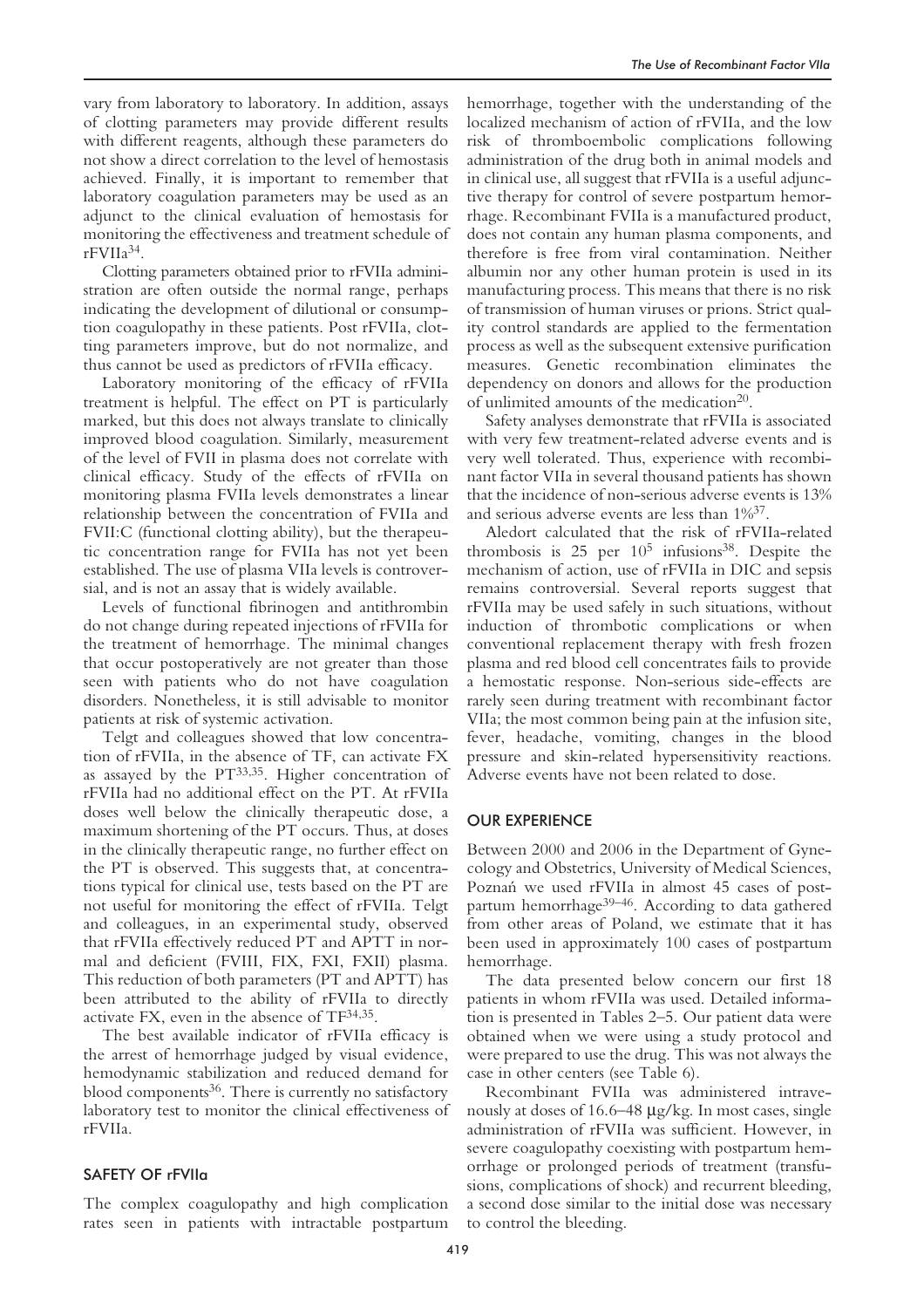Table 2 Clinical details of patients with severe, recurring and uncontrollable bleeding post-delivery

|                                           | Number of patients |
|-------------------------------------------|--------------------|
| Number of postpartum hemorrhages          | 18                 |
| Cause of bleeding/complications           |                    |
| Uterine atony                             | 8                  |
| Genital tract trauma                      |                    |
| Disseminated intravascular coagulation    | 8                  |
| <b>Shock</b>                              | 18                 |
| Reoperations before rFVIIa administration |                    |
| Obstetric hysterectomy*                   | 2                  |

\*In six cases, hysterectomy was not performed. rFVIIa was administered after the decision to operate was made due to uncontrolled, lifethreatening bleeding. After its administration, the bleeding stopped and the operation was not necessary. In two women, hysterectomy was performed in another hospital, before the patients were transported to our department

**Table 3** Blood loss before and after rFVIIa administration

| Blood loss    | Median (range) (ml) |
|---------------|---------------------|
| Before rFVIIa | 3000 (1800–6800)    |
| After rFVIIa  | $0.00(0-350)$       |

**Table 4** Transfusion needed before and after rFVIIa administration

|                          | Before rFVIIa      |   | After rFVIIa   |     |
|--------------------------|--------------------|---|----------------|-----|
|                          | Median (range) U/P |   | Median (range) | U/P |
| Red blood cell (IU)      | $6(3-13)$          | 6 | $4(0-9)$       | 3   |
| Fresh frozen plasma (IU) | $4(1-8)$           |   | $2(0-9)$       |     |

U/P, units per patient

**Table 5** Selected laboratory tests before and after rFVIIa administration. Data are given as median (range)

| Parameter  | Normal<br>range | <b>Before</b><br>rFVIIa | 2 hours               | 4 hours<br>after rFVIIa after rFVIIa after rFVIIa | 12 hours                       |
|------------|-----------------|-------------------------|-----------------------|---------------------------------------------------|--------------------------------|
| PT(s)      | $11.5 - 13.5$   | 17.35                   | 11.10                 | 11.25                                             | 12.65                          |
|            |                 | $(11.9 - 26.7)$         | $(9.1 - 18.3)$        |                                                   | $(9.1 - 17.6)$ $(11.2 - 17.1)$ |
| APTT(s)    | $25 - 37$       | 55.00<br>$(26 - 81)$    | 35.00<br>$(26 - 76)$  | 36.80<br>$(22 - 69)$                              | 39.10<br>$(24 - 60)$           |
| PLT(Gpt/l) | $140 - 440$     | 76.50<br>$(21 - 223)$   | 70.00<br>$(20 - 197)$ | 69.50<br>$(19 - 186)$                             | 70.50<br>$(37 - 165)$          |

PT, prothrombin time; APTT, activated partial thromboplastin time; PLT, platelets

#### Conclusions

The analysis of our data clearly shows that rFVIIa was an effective hemostatic drug, which significantly decreased bleeding and led to the rapid stabilization of our patients' conditions. Clearly, the early use of this agent decreases the amount of transfused preparations. An important secondary observation was the contraction of the uterus after the drug application in patients who had qualified for hysterectomy shortly before the drug was administered. We suggest that rFVIIa should be administered in every case in which embolization

of uterine arteries is being considered. Coagulation parameters showed typical shortening of PT and APTT; however, the clinical effect – control of bleeding – was the most important overall effect of the drug. There were no complications of rFVIIa administration. The dose, timing of administration after the diagnosis of postpartum hemorrhage, and the apparent ability to enhance uterine contractility will need further study in the future.

#### WORLD-WIDE EXPERIENCE

Tables 6–8 present the world-wide experience with rFVIIa in obstetric hemorrhage. The results reported in the literature support the benefit of rFVIIa therapy in obstetric cases with major/life-threatening hemorrhage, even in the presence of disseminated intravascular coagulopathy (DIC)-like 'coagulopathy'. They demonstrate that rFVIIa is highly effective and safe in allowing quick arrest of life-threatening postpartum hemorrhage unresponsive to conventional treatments. Treatment with rFVIIa led to a reduction in the use of blood products in this relatively large group of patients, decreasing blood product exposure for patients and sparing an expensive and limited resource. Administration of rFVIIa should be also considered before hysterectomy and as an adjunct to invasive/surgical procedures, before they are undertaken. This is particularly true in patients who wish to preserve fertility

#### **Conclusions**

Randomized controlled studies are required to determine the optimal dose and dose schedule of rFVIIa for intractable postpartum hemorrhage and to investigate whether the need for hysterectomy/surgical procedures and overall morbidity rates can be reduced by earlier treatment with higher doses of rFVIIa. In the meanwhile, clinicians caring for acutely bleeding obstetric patients should be aware of the potential of rFVIIa to arrest life-threatening postpartum hemorrhage. Although an expensive product, a trial of one to four doses of rFVIIa can be justified in cases of uncontrolled bleeding which persists despite maximal medical and surgical treatment to achieve hemostasis.

Although the limitations of anecdotal case data are recognized, in the absence of efficacy and safety data from randomized trials, voluntary registry submissions are being used to provide a preliminary insight into the scope of the low incidence of clinical problems, as well as the usefulness and adverse effects of this medication when it is used 'off-label'.

## *rFVIIa dose*

When a rationale for using rFVIIa was stated, it was most commonly 'last-resort' therapy, after other clinical measures had failed. There was no clear correlation between the severity of bleeding and the dose of rFVII administered. Possibly the 'timing' determined the level of the dosing.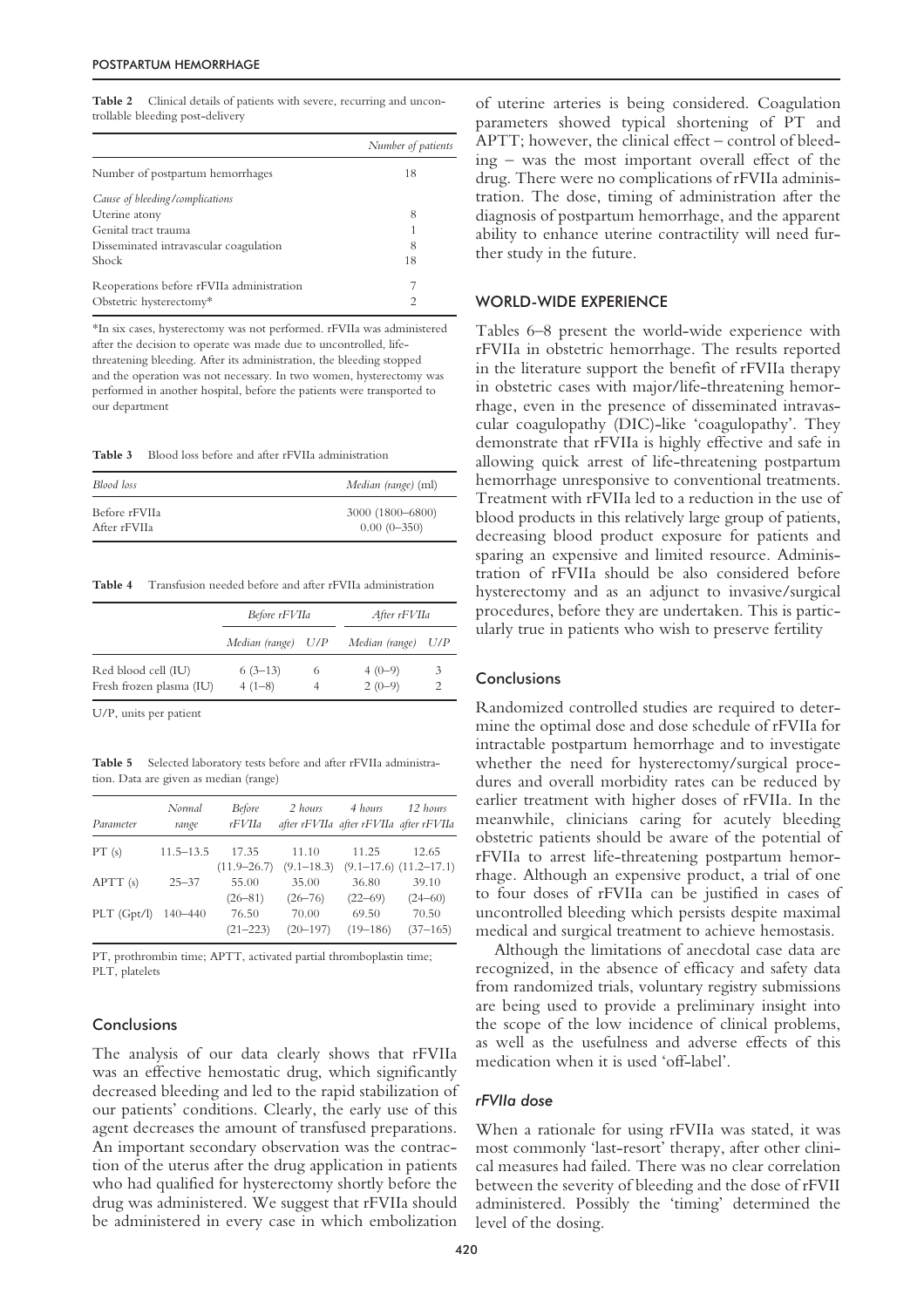# *Efficacy*

Bleeding either stopped, markedly decreased or decreased following rFVIIa administration in 54 of the cases. In one patient, there was no response to therapy with rFVIIa. Also only in one patient after an early significant reduction of bleeding, recurrence was observed. In general, however, the rapid onset of action means that rFVIIa can be used in the perioperative period. There was no clear correlation between the speed of response and either the type of procedure performed, the severity of the bleeding condition, or the dose of rFVIIa given.

Most patients continued to require some form of blood product replacement therapy during the 24 h following rFVIIa administration, but the need was greatly reduced compared with the 24 h prior to rFVIIa administration. No correlation existed between baseline and post-rFVIIa administration in laboratory measurements and the predictability of response to rFVIIa (data obtained from references but not presented in tables). Furthermore, of great importance, the results observed in these tables of cases of postpartum hemorrhage suggest that rFVIIa may be administered even in the presence of DIC-like 'coagulopathy'. In the patients shown in Tables 6–8, major conditions reported to be associated with postpartum hemorrhage included some individuals with HELLP syndrome and others with both laboratory and clinical signs of DIC before rFVIIa was administered. However, none of these patients developed an objectively confirmed, clinically manifest thromboembolism (deep vein thrombosis, pulmonary embolism, myocardial infarction, cerebrovascular embolism) after rFVIIa therapy, even if some patients had pre-existing signs of DIC (often severe).

Patients with HELLP syndrome who develop DIC are recognized as being at particular risk for lifethreatening complications. The HELLP syndrome is a form of severe pre-eclampsia, and may be confused with the development of DIC. Data presented in Tables 6–8 suggest a high efficacy and safety profile of rFVIIa in the treatment of HELLP syndrome and/or DIC with massive bleeding. These findings are supported by clinical experiences about the therapeutic effectivity of rFVIIa in three patients with massive obstetric hemorrhage due to placenta previa, accreta, rupture of the uterus and pre-eclampsia with HELLP recently published by an Israeli group<sup>71</sup>. As mentioned by Segal and colleagues, these results raise the possibility that rFVIIa may be administered in obstetric cases with life-threatening bleeding episodes, even in the presence of DIC-like coagulopathy. Injection of rFVIIa should be also considered before hysterectomy in a young patient with severe bleeding, or after internal iliac artery ligation, if bleeding continues.

The series of patients reported here provides data on the safety and efficacy of rFVIIa in intractable early postpartum hemorrhage. However, as with any case series, there are difficulties in data analysis because data

were collected retrospectively after the bleeding episode had occurred.

# *Safety*

Adverse thromboembolic events were reported in one case that was considered to be directly related to the use of rFVIIa<sup>54</sup>. In general, rFVIIa administration was associated with an excellent safety profile.

# PROPOSAL OF RECOMMENDATION FOR THE USE OF rFVIIa IN SEVERE POSTPARTUM HEMORRHAGE

Based on our own experience and data from the literature36,72–80, we have prepared guidelines for treatment of postpartum hemorrhage that include administration of rFVIIa.

#### Definitions of severe hemorrhage

- (1) Loss of entire blood volume within 24 h;
- (2) Loss of 50% of blood volume within 3 h;
- (3) Blood loss at a rate of 150 ml/min (for 20 min >50% blood volume);
- (4) Blood loss at a rate of 1.5 ml/kg/min for  $\geq$  20 min;
- (5) Sudden blood loss >1500–2000 ml (uterine atony; 25–35% blood volume).

#### Definition of insufficient standard management

The hemorrhage continues despite:

- (1) All standard pharmacological and surgical treatment methods have been used;
- (2) Replacement therapy was performed;
- (3) Coagulopathy was confirmed by laboratory testing
	- (a) PT or APTT  $>1.5 \times$  times the control value
	- (b) Thrombocytopenia  $\leq 50 \times 10^9$ /l
	- (c) Fibrinogen  $\leq 0.6 0.8$  g/l.

#### Preconditions for rFVIIa administration

(1) Hematological parameters

Hemoglobin levels >70 g/l (4.3 mmol/l) International normalized ratio (INR) <1.5 Fibrinogen levels ≥1 g/l Platelets levels  $\geq 50 \times 10^9$ /l

- (2) pH correction  $(≥7.2)$  (suggest using NaHCO<sub>3</sub>)
- (3) Body temperature should be restored if possible to physiological values: rFVIIa retains its activity in the presence of hypothermia

Correction of the pH to  $\geq 7.2$  is recommended before rFVIIa administration (efficacy of rFVIIa decreases at a pH ≤7.1). We also suggest using bicarbonate to elevate the serum pH. It should be noted that  $NAHCO<sub>3</sub>$  has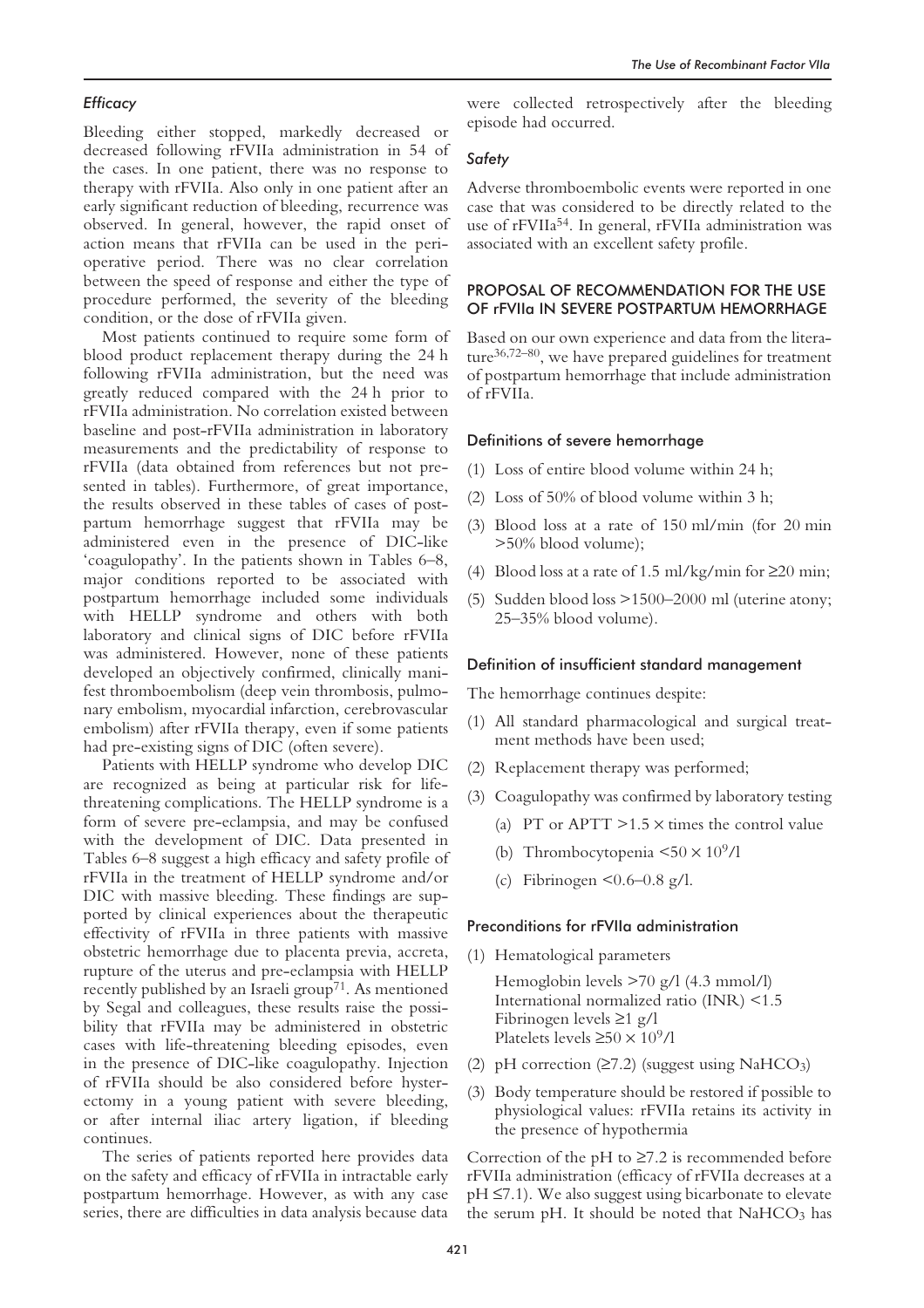| Table 6 |                 |                                                                                           |                                        |                                                                                                                                                                                          | Clinical characteristics of patients with risk of severe, recurring and uncontrollable blood loss during delivery and postpartum: literature review |                                    |                                                                                    |                                                        |                                                                    |                                                                                                        |
|---------|-----------------|-------------------------------------------------------------------------------------------|----------------------------------------|------------------------------------------------------------------------------------------------------------------------------------------------------------------------------------------|-----------------------------------------------------------------------------------------------------------------------------------------------------|------------------------------------|------------------------------------------------------------------------------------|--------------------------------------------------------|--------------------------------------------------------------------|--------------------------------------------------------------------------------------------------------|
| Year    | Ref.            | Provocation of<br>bleed<br>$\boldsymbol{n}$                                               | Type of<br>delivery                    | Surgial treatment                                                                                                                                                                        | Blood products given pre-rFVIIa<br>(units) (hemostatic agents)                                                                                      | Blood loss before<br>$rFVIIa$ (ml) | Timing (when<br>rFVIIa given)                                                      | Dose of rFVIIa<br>of doses)                            | (µg/kg) (number response to rFVIIa<br>Overall bleeding<br>$(\min)$ | Comments                                                                                               |
| 2001    | 47              | renal failure; severe intra-<br>abdominal bleeding after<br>DIC, liver dysfunction,<br>CS | S                                      | <b>SAH</b>                                                                                                                                                                               | $\sum_{i=1}^{n}$                                                                                                                                    | 3000                               | Post hysterectomy;<br>last resort                                                  | 3-h intervals<br>$(6)$ 06                              | 2 single doses;<br>Response after<br>significantly<br>reduced      |                                                                                                        |
| 2002    | 48              | Congenital FVII deficiency<br>(1% before application<br>of rFVIIa)<br>$\overline{ }$      | $\mathbb{R}$                           | $\stackrel{\circ}{\phantom{}_{\sim}}$                                                                                                                                                    | $\frac{1}{2}$                                                                                                                                       | No evidence<br>of bleeding         | dose at complete<br>dilatation of the<br>Prophylactic first<br>cervix              | 4-h intervals<br>50; 35                                | of bleeding<br>No evidence                                         | The first case of a pregnant<br>deficiency receiving<br>rFVIIa intrapartum<br>woman with FVII          |
| 2002    | 49              | Acquired hemophilia (FVIII<br>$0.5\%$<br>$\overline{ }$                                   | $\beta$                                | <b>SAH</b>                                                                                                                                                                               | (60); vWF (3 $\times$ 500); FVIII<br>RBC (65); FFP (60); CRYO<br>$(30 \times 1068)$ ; FIX<br>$(26\times600);$ $18$ g<br>sandoglobulin               | NA (massive)                       | post-delivery;<br>last resort<br>11 days                                           | 160                                                    | Bleeding stopped<br>(rapidly)                                      |                                                                                                        |
| 2002    | $50\,$          | 2-h post CS massive vaginal<br>bleeding; shock; DIC,<br><b>HELLP</b>                      | $\rm_{CS}$                             | $\frac{1}{2}$                                                                                                                                                                            | RBC (12); FFP (10); PPTs<br>(8); CRYO (950)                                                                                                         | $\stackrel{\triangle}{\geq}$       | Last resort                                                                        | $\infty$                                               | stopped<br>Bleeding                                                | Normalization of coagulation<br>tests                                                                  |
| 2003    | $\overline{51}$ | segment and cervical canal<br>Bleeding from the placenta<br>bed in lower uterine<br>I     | S                                      | direct manual tamponade<br>insertion of intra-cervical<br>application of hot packs;<br>Foley's catheter balloon<br>Under-running sutures in<br>with surgical gauze;<br>the placenta bed; | RBC (1.5); FFP (500 ml)                                                                                                                             | >3000                              | Last resort                                                                        | $\overline{6}$                                         | stopped<br>Bleeding<br>(15)                                        | The balloon was removed on<br>the first postoperative day                                              |
| 2003    | 52              | (case 1) uterine rupture,<br>(case 2) uterine atony<br>shock<br>$\mathcal{C}$             | $(\text{case 2})$ eCS<br>(case $1)$ VD | (case 1) subtotal HYS                                                                                                                                                                    | (case 1) RBC (10); FFP (4)<br>(case 2) RBC (5)                                                                                                      | $\sum_{i=1}^{n}$                   | intraoperative<br>hysterectomy<br>(case 2) before<br>planned<br>$(\text{case } 1)$ | Ź                                                      | stopped (few<br>minutes)<br>Bleeding                               | (case 2) Hysterectomy was<br>avoided                                                                   |
| 2003    | 53              | Uterine atony; shock<br>$\overline{\phantom{0}}$                                          | $\mathbb{R}$                           | laparotomy: bilateral artery<br>ligation; subtotal HYS;<br>packing of pelvis                                                                                                             | 2nd administration FFP (3);<br>RBC (42); FFP (31); PPTs<br>(4); (desmopressin) before<br>Before 1st administration<br>PPTs (2)                      | $\lessapprox$                      | Post laparotomy                                                                    | consolidation)<br>2-h interval,<br>(2nd for<br>60; 120 | stopped<br>Bleeding                                                | Cardiac arrest, resuscitation;<br>high-pressure ventilation,<br>pneumothorax, ARDS<br>pulmonary edema, |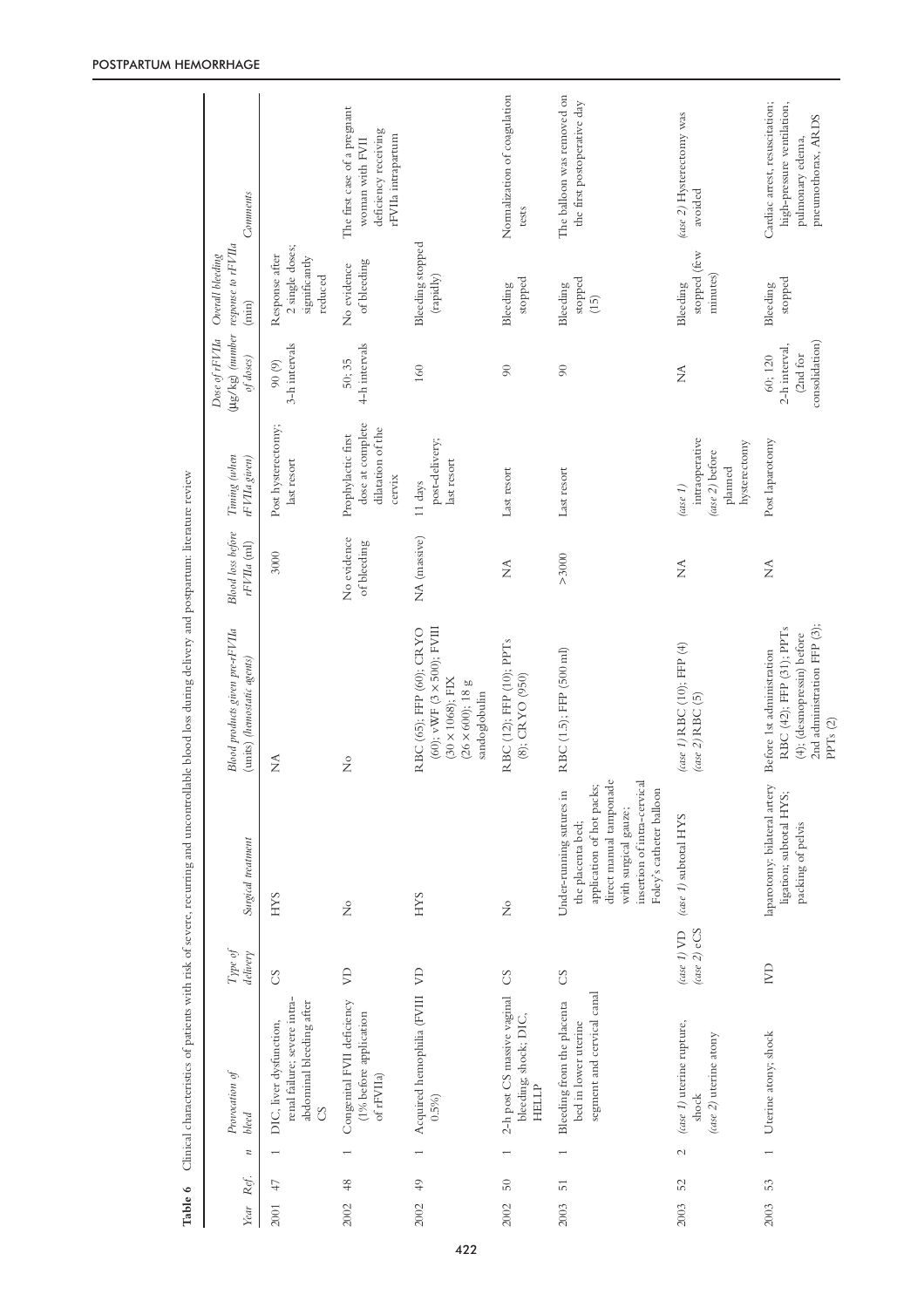| intubation was followed by<br>thrombosis (Folckmann<br>During general anesthesia<br>postoperatively DIC;<br>encephalopathy, and<br>brachial venouse<br>induction, failed<br>ARDS; transit<br>cardiac arrest;<br>syndrome) | (case 2) No evidence of FVII<br>deficiency                                                                                         | MOF, died                            | (hyperkalemia 8.5 mmol/l,<br>hypothermia 32°C); MOF<br>Cardiac arrest, resuscitation<br>observed because patient<br>reduced the efficacy of<br>before 2nd laparotomy<br>coagulopathy, all these<br>hypothermia, acidosis,<br>Recurrent bleeding was<br>hypoxia, dilution<br>developed severe<br>rFVIIa in vivo. |
|---------------------------------------------------------------------------------------------------------------------------------------------------------------------------------------------------------------------------|------------------------------------------------------------------------------------------------------------------------------------|--------------------------------------|-----------------------------------------------------------------------------------------------------------------------------------------------------------------------------------------------------------------------------------------------------------------------------------------------------------------|
| significantly<br>reduced<br>Bleeding                                                                                                                                                                                      | of bleeding                                                                                                                        | significantly<br>reduced<br>Bleeding | bleeding was<br>significantly<br>reduced or<br>recurrent<br>observed<br>stopped;<br>Bleeding                                                                                                                                                                                                                    |
| 12                                                                                                                                                                                                                        | (case 1) 60; 30 (5) No evidence<br>every 2 h<br>(ase 2) 90                                                                         | 60                                   | First two doses (1st<br>repeated following<br>laparotomy) at 1-h<br>next day two doses<br>doses during the<br>2nd day 3 doses;<br>followed further<br>at 1-h intervals<br>doses every 3 h<br>120 (19), start<br>intervals, next<br>next 2 days.<br>laparotomy,<br>before 2nd                                    |
| hysterectomy<br>(CS) before<br>Intraoperative                                                                                                                                                                             | Prophylactic first<br>dose at complete<br>dilatation of the<br>prophylactic<br>before CS<br>cervix<br>(ase 1)<br>$(\text{case 2})$ | Last resort                          | Before, intra- and<br>postoperative<br>period; last<br>resort                                                                                                                                                                                                                                                   |
| Ź                                                                                                                                                                                                                         | No evidence<br>of bleeding                                                                                                         | $\lessapprox$                        | laparotomy; before<br>sudden increase of<br>bleeding 1350 l in<br>3rd laparotomy<br>$4000$ to $2nd$                                                                                                                                                                                                             |
| RBC (3); FFP (2); CRYO (6)                                                                                                                                                                                                | $\frac{1}{2}$                                                                                                                      | RBC (12); FFP (8);<br>(aprotinin)    | Before 1st administration: RBC<br>plateletpheresis; (tranexamic<br>(26); FFP (11); PPTs (10);<br>Total: RBC (27); FFP (27);<br>PPTs (10); 22<br>PCC (1200).<br>acid)                                                                                                                                            |
| <b>SAH</b>                                                                                                                                                                                                                | $\mathsf{S}^{\circ}$                                                                                                               | HYS; pelvic packing                  | 3rd: small arteries ligated<br>2nd: packing of pelvis;<br>in the broad ligaments<br>3 laparotomy: 1st: HYS;                                                                                                                                                                                                     |
|                                                                                                                                                                                                                           | $(\csc 2)$ CS                                                                                                                      | S                                    | $\mathbb{R}$                                                                                                                                                                                                                                                                                                    |
| Uterine atony, pre-eclampsia CS                                                                                                                                                                                           | (case 1) congenital deficiency (case 1) VD<br>(case 2) liver dysfunction<br>of FVII (2% before<br>application rFVIIa)              | AFE, DIC                             | Uterine rupture; shock;<br>DIC                                                                                                                                                                                                                                                                                  |
| 54                                                                                                                                                                                                                        | $\mathcal{L}$<br>55                                                                                                                | 56                                   | 57                                                                                                                                                                                                                                                                                                              |
| 2003                                                                                                                                                                                                                      | 2003                                                                                                                               | 2003                                 | 2004                                                                                                                                                                                                                                                                                                            |

#### *The Use of Recombinant Factor VIIa*

 $Continued$ *Continued*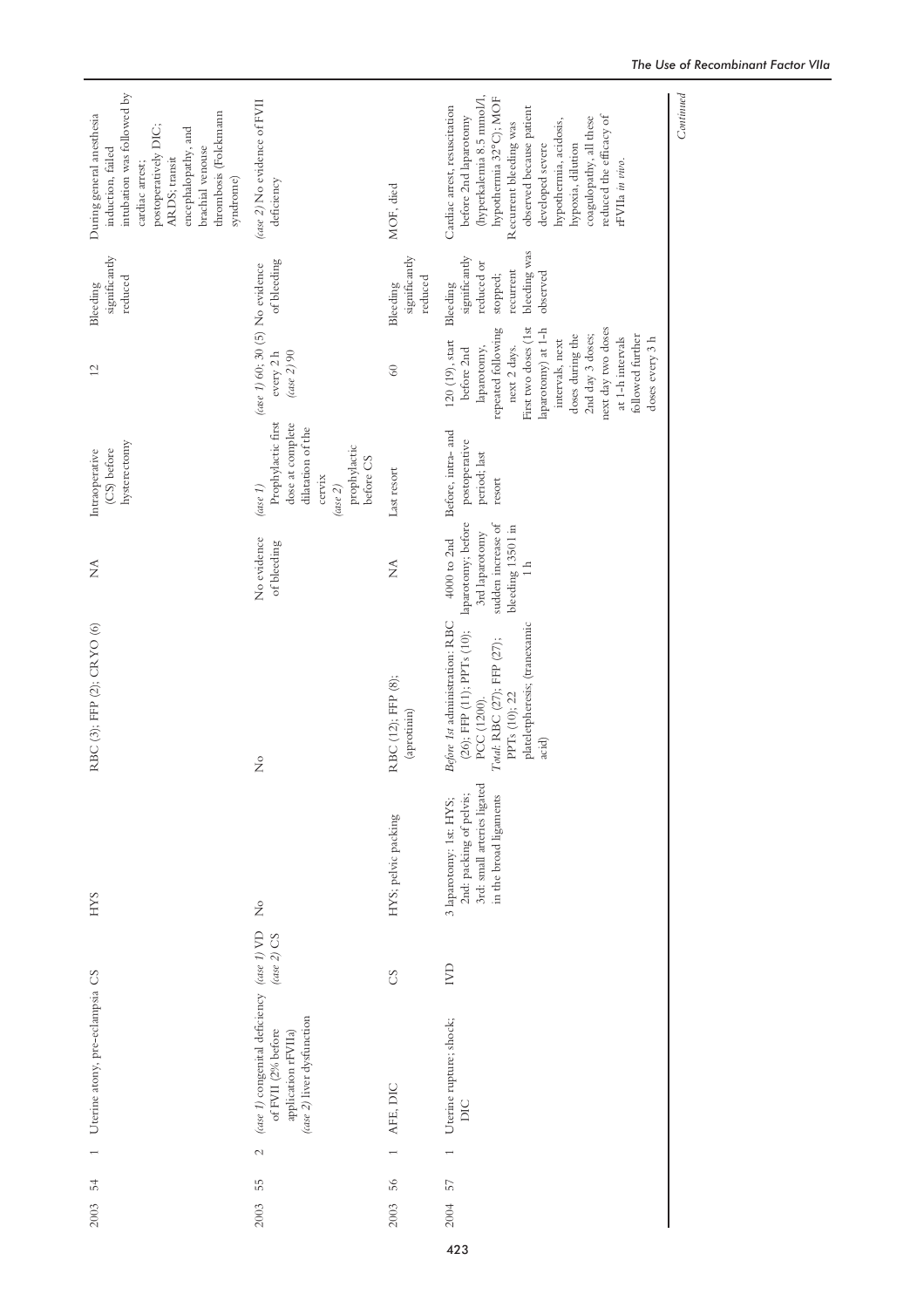| Year | Ref.            | $\boldsymbol{\pi}$ | Provocation of<br>bleed                                                                                                                                                                                                                                                                                        | Type of<br>delivery                                | Surgial treatment                                                                                      | Blood products given pre-rFVIIa<br>(units) (hemostatic agents)                                                                                                                                                                                     | Blood loss before<br>$rFVIIa$ (ml)                                                                                | Timing (when<br>rFVIIa given) | Dose of rFVIIa Overall bleeding<br>of doses)                                                          | (µg/kg) (number response to rFVIIa<br>$(\min)$       | Comments                                                                                                                                                                                                                     |
|------|-----------------|--------------------|----------------------------------------------------------------------------------------------------------------------------------------------------------------------------------------------------------------------------------------------------------------------------------------------------------------|----------------------------------------------------|--------------------------------------------------------------------------------------------------------|----------------------------------------------------------------------------------------------------------------------------------------------------------------------------------------------------------------------------------------------------|-------------------------------------------------------------------------------------------------------------------|-------------------------------|-------------------------------------------------------------------------------------------------------|------------------------------------------------------|------------------------------------------------------------------------------------------------------------------------------------------------------------------------------------------------------------------------------|
| 2004 | 58              | $\mathcal{L}$      | Uterine atony, shock; severe (case 1) CS<br>coagulopathy                                                                                                                                                                                                                                                       | $\left($ case 2) CS                                | (ase 2) laparotomy; ligation<br>of hypogastric arteries<br>hypogastric arteries<br>(ase 1) ligation of | fibrinogen (3 g); [aprotynin]<br>$(3400 \text{ ml})$ ; PPTs $(3400 \text{ ml})$ ;<br>$(3350 \text{ }\mathrm{ml});$ PPTs (900 ml);<br>PPTs (300 ml); fibrinogen<br>(case 2) RBC (22); FFP<br>(case 1) RBC (19); FFP<br>$(2 \text{ g});$ [aprotynin] | $\left(\text{case } 1\right)$ 200 ml/h Last resort<br>hemo-peritoneum<br>$\left( \text{case } 2 \right)$ 2000 ml, |                               | (case 1) 60<br>$(\text{case 2})$ 60                                                                   | (rapidly)<br>stopped<br>Bleeding                     | developed thrombosis of<br>both ovarian veins<br>(ase 1) 4 weeks later                                                                                                                                                       |
| 2004 | 59              |                    | Placenta previa; accreta;<br>DIC                                                                                                                                                                                                                                                                               | SC                                                 | $\frac{1}{2}$                                                                                          | RBC (11); FFP (4); CRYO<br>$\circledcirc$                                                                                                                                                                                                          | 1000 (in the drain)<br>5 h after CS                                                                               |                               | $12 \text{ mg}$                                                                                       | Bleeding stopped<br>(few hours)                      |                                                                                                                                                                                                                              |
| 2004 | $60\,$          |                    | thrombasthenia<br>Glanzmann's                                                                                                                                                                                                                                                                                  | S                                                  | $\frac{1}{2}$                                                                                          | PPTs $(4)$                                                                                                                                                                                                                                         | No evidence<br>of bleeding                                                                                        | Prophylactic                  | 1st during vaginal<br>delivery, 2nd 2 h<br>after delivery<br>36(2)                                    | 800 ml (intra-<br>postpartum<br>blood loss)<br>and   | patients with Glanzmann's<br>an alternative option in<br>thrombasthenia during<br>rFVIIa may offer<br>delivery                                                                                                               |
| 2004 | $\overline{61}$ |                    | 2 min after delivery)<br>AFE; DIC (developed                                                                                                                                                                                                                                                                   | S                                                  | $\frac{1}{2}$                                                                                          | RBC (6); FFP (1); PPTs (2)                                                                                                                                                                                                                         | 3000                                                                                                              |                               | $\overline{6}$                                                                                        | secured within<br>Hemostasis was<br>$30 \text{ min}$ |                                                                                                                                                                                                                              |
| 2004 | 62              | 3                  | coagulopathy; subcapsular<br>consumptive coagulopathy;<br>severe vaginal bleeding and<br>(case 1) Eclampsia; HELLP;<br>HELLP; placenta accreta;<br>pre-eclampsia; HELLP<br>(case 2) placenta percreta,<br>liver hematoma with<br>(case 3) pre-eclampsia;<br>uterine cramping<br>capsule rupture<br>consumptive | (case 1) $CS$<br>$(\case\ 2)$ CS<br>$(\case$ 3) CS | $\frac{1}{2}$                                                                                          | (case 1) RBC (16); FFP (14);<br>PPTs (18); CRYO (10);<br>(case 2) RBC (8); FFP (4);<br>(case 3) RBC (2); FFP (4);<br>PPTs (6); CRYO (10)<br>PPTs (6)                                                                                               | (case $1/2500$<br>(case $2$ ) 3000<br>$(\text{case } 3) 1300$                                                     | last resort                   | (ase $2)$ 120 (3); 90<br>$(\case 3)$ 90 (2) 2-h<br>(2) 2-h intervals<br>(case $1)$ 90 (2)<br>interval | controlled<br>Bleeding                               | anuric renal failure; cardiac<br>(case 2) no future transfusion<br>requirement; coagulation<br>(case 1) patient developed<br>arrest; patient died; no<br>thrombosis identified<br>evidence of systemic<br>profile stabilized |

Table 6 Continued **Table 6** *Continued*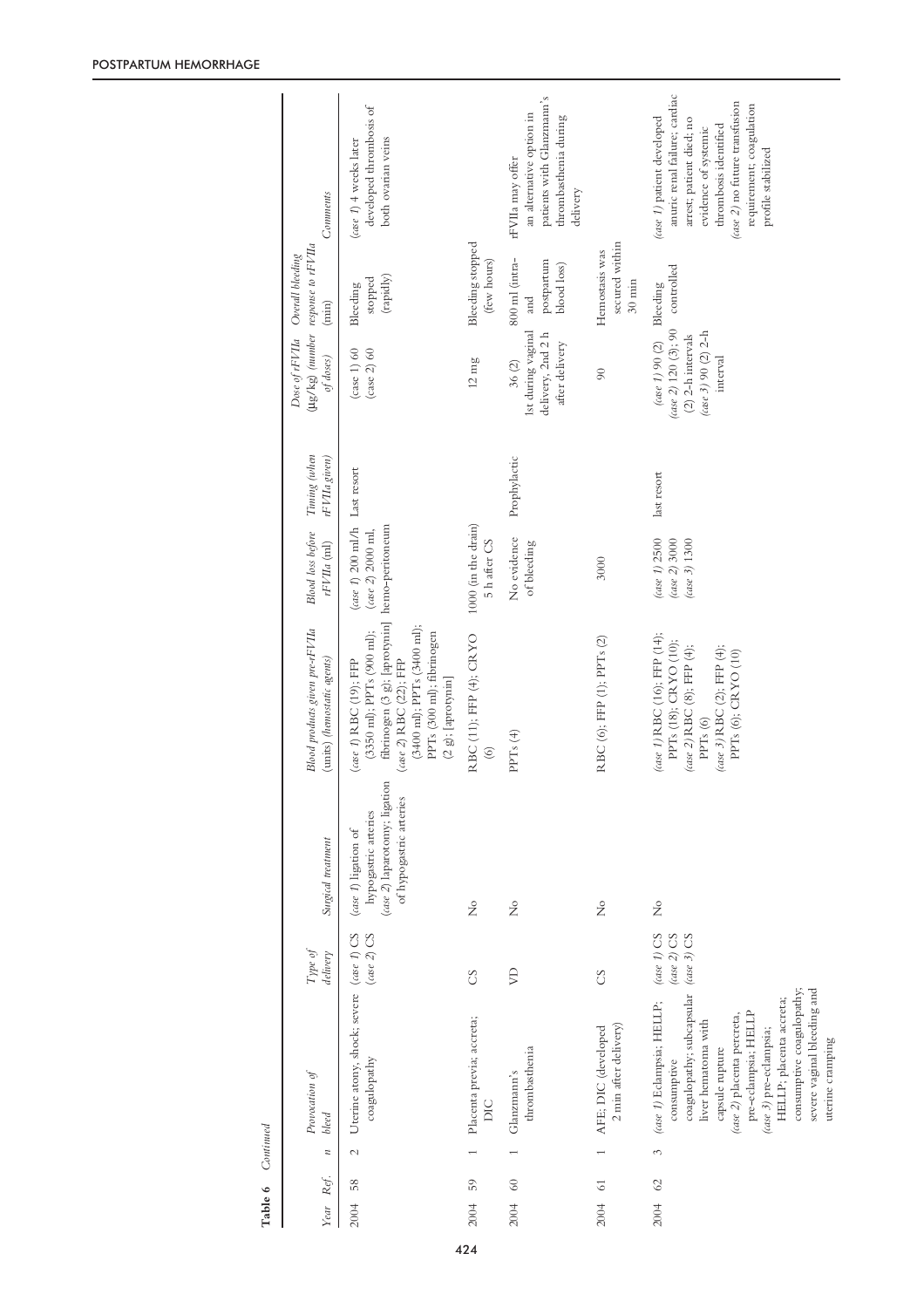|                                                                                       | (case 1) Bleeding Improve coagulation<br>parameters                                                                                                             | Resolution of the<br>coagulopathy                                      | (case 1) Bleeding Lower than standard doses<br>may be effective when<br>respect good timing,<br>before complication<br>develops |                                                                                                                                                                       |                                                                                                                                                                                                                                                                                                                                                                                                                                                                                                                                                                                                                           |
|---------------------------------------------------------------------------------------|-----------------------------------------------------------------------------------------------------------------------------------------------------------------|------------------------------------------------------------------------|---------------------------------------------------------------------------------------------------------------------------------|-----------------------------------------------------------------------------------------------------------------------------------------------------------------------|---------------------------------------------------------------------------------------------------------------------------------------------------------------------------------------------------------------------------------------------------------------------------------------------------------------------------------------------------------------------------------------------------------------------------------------------------------------------------------------------------------------------------------------------------------------------------------------------------------------------------|
| Bleeding reduced<br>(30), Bleeding<br>stopped (180)                                   | (case 2) Bleeding<br>(case 3) Bleeding<br>stopped<br>stopped<br>stopped                                                                                         | controlled<br>response)<br>Bleeding<br>(rapid                          | (case 2) Bleeding<br>(case 3) Bleeding<br>$(\csc 4)$ Bleeding<br>stopped (15)<br>stopped (25)<br>stopped (35)<br>stopped (40)   | controlled (16)<br>(case 1) Bleeding<br>(case 2) Bleeding<br>(case 3) Bleeding<br>stopped (14)<br>stopped                                                             |                                                                                                                                                                                                                                                                                                                                                                                                                                                                                                                                                                                                                           |
| $\infty$                                                                              | $(\case 1) 120 (2)$<br>$(\case 3)$ 120 (2)<br>$(2)$ within $3\ \mathrm{h}$<br>1-h interval<br>(case 2) $60\,$                                                   | $2.4 \text{ mg}$                                                       | (case $1/82$<br>$(\text{case } 4)$ 72<br>$(\text{case 2})$ 73<br>(ase 3) 61                                                     | $(\text{ase } 3)$ 80<br>(ase 1) 90<br>(ase 2) 90                                                                                                                      |                                                                                                                                                                                                                                                                                                                                                                                                                                                                                                                                                                                                                           |
|                                                                                       | relaparotomy<br>(case 1) before<br>last-resort<br>$(\cos \theta, 3)$                                                                                            | relaparotomy<br>and ligation<br>hypogastric<br>artery<br><b>Before</b> | avoided massive<br>Before developed<br>coagulopathy,<br>procedures;<br>transfusion<br>surgical<br>severe                        |                                                                                                                                                                       |                                                                                                                                                                                                                                                                                                                                                                                                                                                                                                                                                                                                                           |
| 3500 in abdominal Post laparotomy<br>postoperatively from<br>cavity and 600<br>drains | $\tilde{\ge}$                                                                                                                                                   | Ź                                                                      | $(\text{case } 1) 1600$<br>$(\text{case } 3)$ 1100<br>(case 4) 2500<br>(case 2) 2400                                            | $(\csc 2)$ 600 within<br>(case $1$ ) 225 ml/h<br>$(\text{case } 3)$ 500<br>hematoma<br>$40$ min                                                                       |                                                                                                                                                                                                                                                                                                                                                                                                                                                                                                                                                                                                                           |
| RBC (22); FFP (18); PPTs<br>(30); CRYO (20);<br>$\left(\text{aprotynin}\right)$       | (case 2) RBC (10); FFP (13);<br>(case 3) RBC (13); FFP (16);<br>(case 1) RBC (7); FFP (9);<br>PPT <sub>s</sub> (2)<br>${\rm PPTs}$ (2)                          | ≨                                                                      | $\widetilde{\Sigma}$                                                                                                            | (case 1) WB (12); FFP (17);<br>(case 2) WB (11); FFP (7)<br>PPTs (2);                                                                                                 |                                                                                                                                                                                                                                                                                                                                                                                                                                                                                                                                                                                                                           |
| because intra-abdominal<br>Laparotomy 12 h after CS,<br>hemorrhage                    | injected into the uterus;<br>(case 1) relaparotomy with<br>ligature of both uterine<br>intracavitary oxytocin<br>arteries; placement of<br>B-Lynch sutures      | HYS; packing of the pelvis                                             | Uterus and vagina<br>tamponade                                                                                                  | bilateral internal iliac<br>(case $1$ ) 3 laparotomy;<br>(case 2) subtotal HYS<br>ligation                                                                            |                                                                                                                                                                                                                                                                                                                                                                                                                                                                                                                                                                                                                           |
| eCS                                                                                   | $(\text{case } 3)$ IVD<br>(case $2)$ VD                                                                                                                         | $\infty$                                                               | S                                                                                                                               | $(\text{case } 3)$ ieCS<br>(case 2) $VD$                                                                                                                              |                                                                                                                                                                                                                                                                                                                                                                                                                                                                                                                                                                                                                           |
| Pre-eclampsia; HELLP;<br>DIC; shock                                                   | (case 1) Uterine atony, shock (case 1) CS<br>vagina, atony, consumptive<br>(case 2) placenta previa,<br>(case 3) laceration of<br>uterine atony<br>coagulopathy | Uterine atony; shock; DIC                                              | Uterine atony                                                                                                                   | (case 1) dehiscence of uterine (case 1) eCS<br>uterine scar (previous CS)<br>adherent; dehiscence of<br>(case 2i) placenta percreta,<br>$(\text{case } 3)$ NA<br>scar | (e, emergency); VD, vaginal delivery; IVD, instrumental vaginal delivery; DIC, disseminated intravascular coagulation; MOF, multiple organ failure; NA, not available; HYS, hysterectomy; laceration – uterine or vaginal;<br>RBC, red blood cell concentrates; FFP, fresh frozen plasma; PPTs, platelets; CRYO, cryoprecipitates; WB, whole blood; PCC, prothrombin complex concentrate; vWF, von Willebrand factor; CS, cesarean section<br>AFE, anniotic fluid embolism; HELLP, hemolysis, elevated liver enzymes, low platelets; 'last resort'; therapy, after other clinical measures had failed; n, number of cases |
|                                                                                       | 3                                                                                                                                                               |                                                                        | 4                                                                                                                               | 3                                                                                                                                                                     |                                                                                                                                                                                                                                                                                                                                                                                                                                                                                                                                                                                                                           |
| 63<br>2004                                                                            | 64<br>2005                                                                                                                                                      | 65<br>2005                                                             | 66<br>2005                                                                                                                      | 67<br>2005                                                                                                                                                            |                                                                                                                                                                                                                                                                                                                                                                                                                                                                                                                                                                                                                           |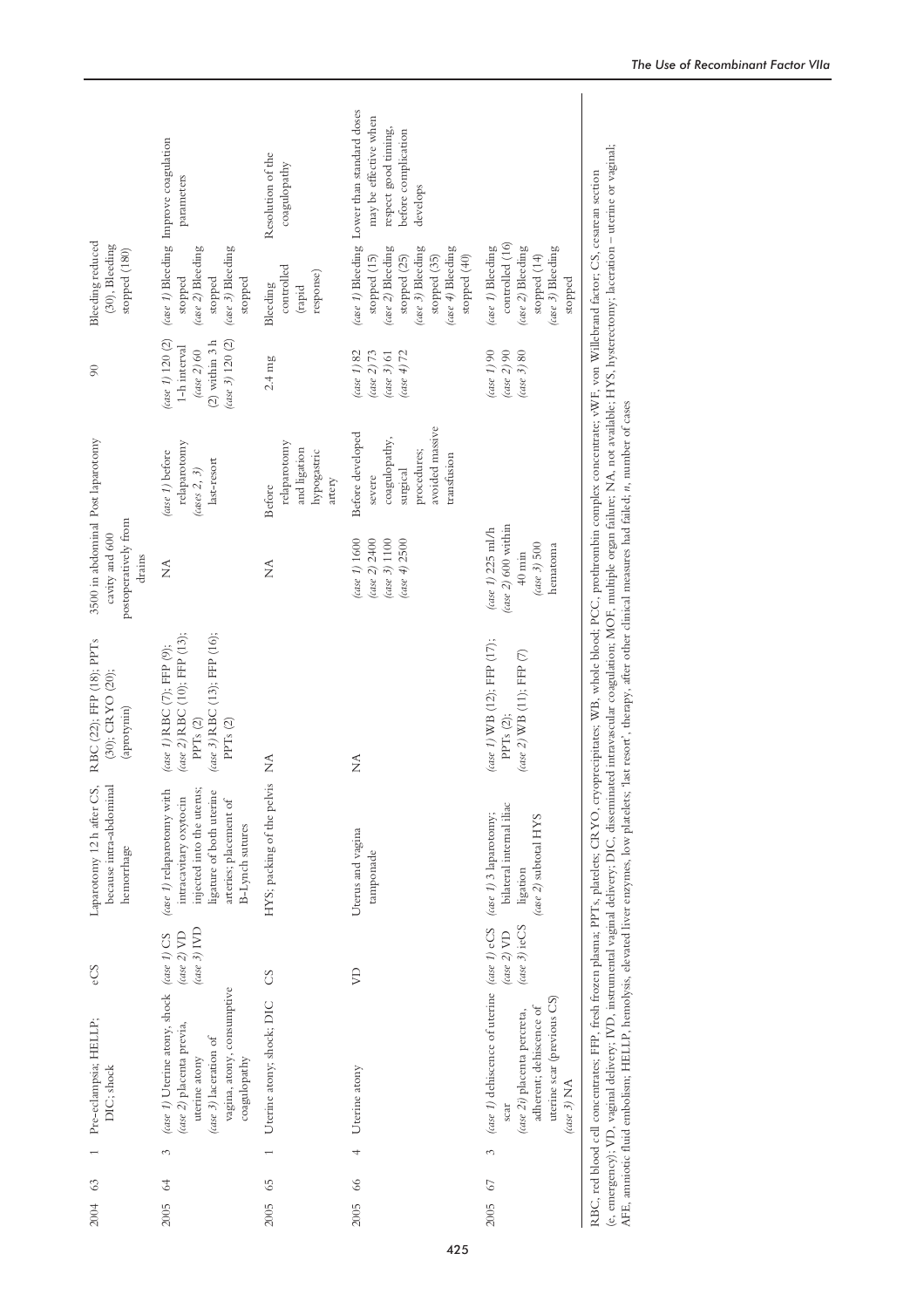| Case           | Provocation of bleed | Type of<br>delivery | Additional surgeries (number of surgery)   | Blood products given pre-rFVIIa (units) | <b>Blood</b> loss before<br>$rFVIIa$ (l) | Timing (when rFVIIa<br>administered) | Dose of rFVIIa (µg/kg)<br>(number of doses) | Overall bleeding response<br>to $rFVIIa$ (min) |
|----------------|----------------------|---------------------|--------------------------------------------|-----------------------------------------|------------------------------------------|--------------------------------------|---------------------------------------------|------------------------------------------------|
|                | Placenta accreta     | $\beta$             | <b>HYS</b>                                 | RBC (42); FFP (25); PPTs (40)           | 25.0                                     | After HYS                            | $\overline{4}$                              | Partial                                        |
| $\sim$         | Adherent placenta    | S                   | <b>HYS</b>                                 | RBC (35); FFP (14); PPTs (24)           | 20.0                                     | After HYS                            | 95                                          | Good                                           |
| 3              | Uterine atony, LAC   | S                   | Surgery (3)                                | RBC (19); FFP (8); PPTs (8)             | $11.0$                                   | Before HYS                           | 78                                          | Good                                           |
| 4              | Laceration           | S                   | Surgery (2), embolization                  | RBC (25); FFP (16); PPTs (24)           | 14.0                                     | ≨                                    | 103                                         | Partial                                        |
| LO,            | Laceration           | CS                  | HYS (3 laparotomy)                         | RBC (32); FFP (20); PPTs (40)           | 19.0                                     | After HYS                            | $\overline{6}$                              | Good                                           |
| $\circ$        | Uterine atony        | S                   | Surgery, embolization                      | RBC (10); FFP (8); PPTs (16)            | 5.5                                      | $\widetilde{\Xi}$                    | 116                                         | Partial                                        |
| 7              | Placenta accreta     | $\beta$             | <b>HYS</b>                                 | RBC (14); FFP (6); PPTs (4)             | 7.5                                      | After HYS                            | $\overline{4}$                              | Partial                                        |
| $^{\circ}$     | Laceration           | S                   | Surgery (2), right uterine artery ligation | RBC (11); FFP (4); PPTs (8)             | 5.3                                      | $\widetilde{\Sigma}$                 | 120                                         | None                                           |
| $\circ$        | Placenta percreta    | CS                  | HYS (2)                                    | RBC (25); FFP (14); PPTs (16)           | 14.0                                     | After HYS                            | 77                                          | Good                                           |
| $\approx$      | Laceration           | IVD                 | Surgery, embolization                      | RBC (12); FFP (10); PPTs (32)           | 8.8                                      | ź                                    | 74                                          | Partial                                        |
| $\Box$         | Laceration           | $\mathbb{R}$        | Surgery                                    | RBC (11); FFP (6); PPTs (6)             | 5.5                                      | $\mathop{\stackrel{\leq}{\geq}}$     | 86                                          | Good                                           |
| $\overline{2}$ | Laceration           | $\beta$             | Surgery, embolization                      | RBC (10); FFP (8); PPTs (16)            | 5.8                                      | ź                                    | 96                                          | Partial                                        |

**Table 7** Patients with severe postpartum hemorthage, presented by Ahonen and colleagues (2005)<sup>68</sup>. The authors concluded that treatment with rFVIIa may be of benefit in life-chreatening postpartum hemorthage of up to 201 Patients with severe postpartum hemorrhage, presented by Ahonen and colleagues (2005)<sup>68</sup>. The authors concluded that treatment with rFVIIa may be of benefit in life-threatening postpartum hemorrhage of up to 20 l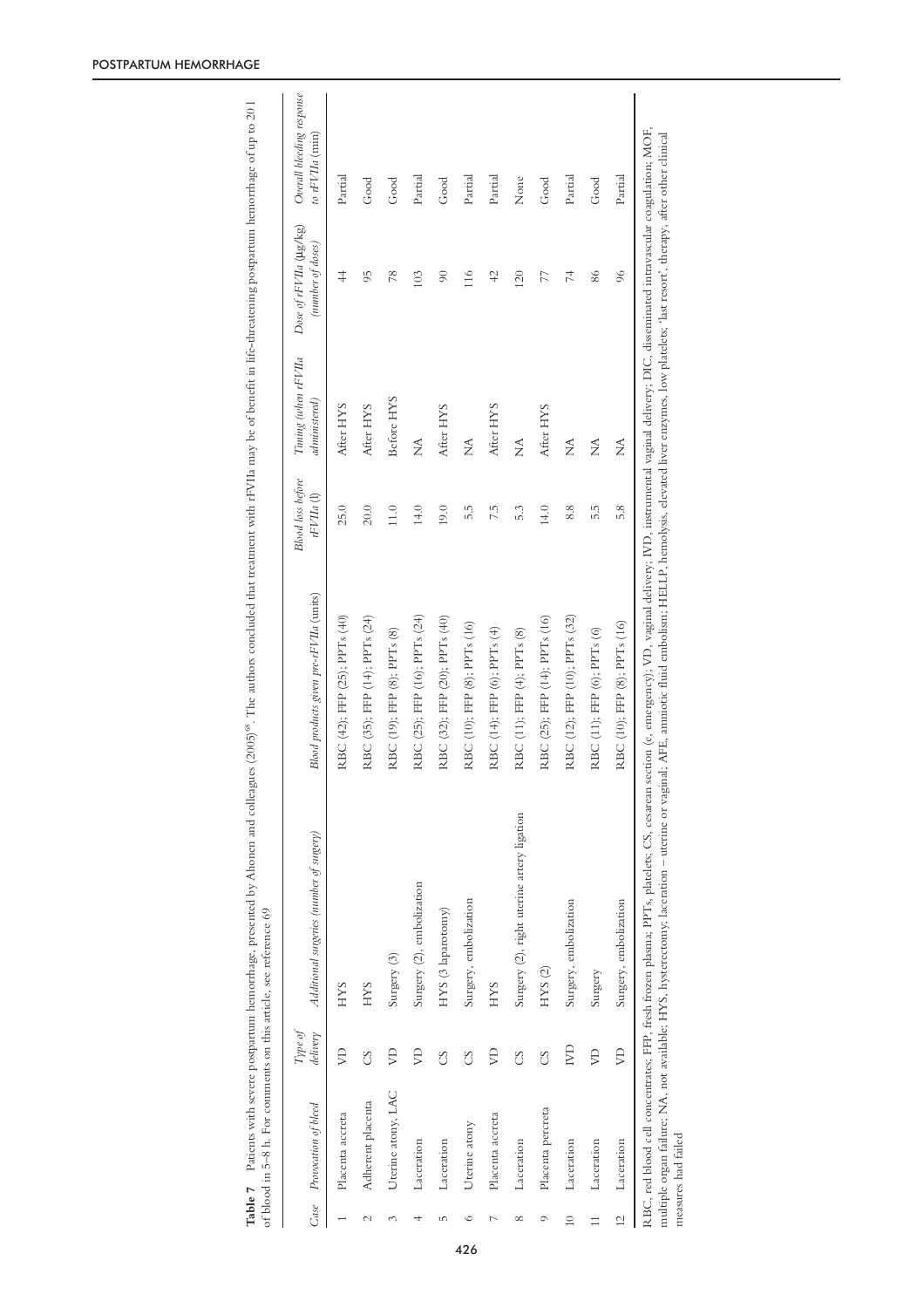|               |                                   |                     |                                                                                                                                                                                       |                                                   | <b>Blood</b> loss                        | (when rFVIIa<br>Timing | Dose of rFVIIa                    | Overall bleeding              |
|---------------|-----------------------------------|---------------------|---------------------------------------------------------------------------------------------------------------------------------------------------------------------------------------|---------------------------------------------------|------------------------------------------|------------------------|-----------------------------------|-------------------------------|
|               | Case Provocation of bleed         | delivery<br>Type of | Additional surgeries                                                                                                                                                                  | <b>Blood</b> products given<br>pre-rFVIIa (units) | rFVIIa (l)<br>before                     | administered)          | (number of doses)<br>$(\mu$ g/kg) | $rFVIIa$ (min)<br>response to |
|               | Placenta accreta                  | S                   | HYS; ligation of internal iliac arteries; packing                                                                                                                                     | RBC (44); FFP (24); PPTs (60); CRYO (54)          | ź                                        | Ź                      | 90(2)                             | Bleeding stopped              |
| $\mathcal{C}$ | Uterine rupture                   | $\beta$             | HYS; ligation of internal iliac arteries                                                                                                                                              | RBC (20); FFP (16); PPTs (60); CRYO (60)          | Ź                                        | $\widetilde{\Sigma}$   | 100                               | Bleeding stopped              |
| 3             | Uterine atony                     | S                   | CS, packing of uterus; laparotomy; packing of tears on liver                                                                                                                          | RBC (19); FFP (8); PPTs (8)                       | $\widetilde{\Sigma}$                     | Ź                      | $\infty$                          | Bleeding reduced              |
|               | Uterine atony                     | Ź                   | Subtotal HYS; ligation of internal iliac arteries                                                                                                                                     | RBC (14); FFP (12); PPTs (10); CRYO (10)          | Ź                                        | Ź                      | $\infty$                          | Bleeding stopped              |
| LC            | Uterine rupture                   | Ź                   | Ligation of internal iliac arteries; subtotal HYS                                                                                                                                     | RBC (26); FFP (16); PPTs (30); CRYO (60)          | $\mathop{\simeq}_\mathrel{{\mathsf{Z}}}$ | $\widetilde{\Sigma}$   | $\infty$                          | Bleeding stopped              |
| $\circ$       | Placenta accreta                  | Ź                   | Arterial embolization; HYS; iliac ligation; 4 laparotomies;<br>packing                                                                                                                | RBC (100); FFP (50); PPTs (50); CRYO (50)         | Ź                                        | Ź                      | $\infty$                          | Bleeding controlled           |
| Γ             | Uterine rupture                   | Ź                   | HYS; ligation of internal iliac arteries; packing                                                                                                                                     | RBC (10); FFP (6); CRYO (4)                       | Ź                                        | ź                      | $\infty$                          | Bleeding reduced              |
| $^{\circ}$    | Uterus myomatosus,<br>menorrhagia | ź                   | <b>HYS</b>                                                                                                                                                                            | RBC (6); FFP (9)                                  | Ź                                        | Ź                      | $\degree$                         | No bleeding                   |
| $\circ$       | Uterine rupture                   | Ź                   | <b>HYS</b>                                                                                                                                                                            | RBC (15); FFP (6); PPTs (15); CRYO (30)           | Ź                                        | Ź                      | $\infty$                          | Bleeding stopped              |
| $\approx$     | Placenta accreta                  | Ź                   | HYS; ligation of internal iliac arteries; aortic clamp                                                                                                                                | RBC (27); FFP (30); PPTs (10); CRYO (30)          | $\mathop{\simeq}_{\mathop{\Sigma}}$      | Ź                      | $\infty$                          | Bleeding stopped              |
|               |                                   |                     | RBC, red blood cell concentrates; FFP, fresh frozen plasma; PPTs, platelets; CRYO, cryoprecipitates; CS, cesarean section; VD, vaginal delivery; NA, not available; HYS, hysterectomy |                                                   |                                          |                        |                                   |                               |

Table 8 Patients with severe postpartum hemorrhage presented by Segal and colleagues  $^{70,71}$ **Table 8** Patients with severe postpartum hemorrhage presented by Segal and colleagues<sup>70,71</sup>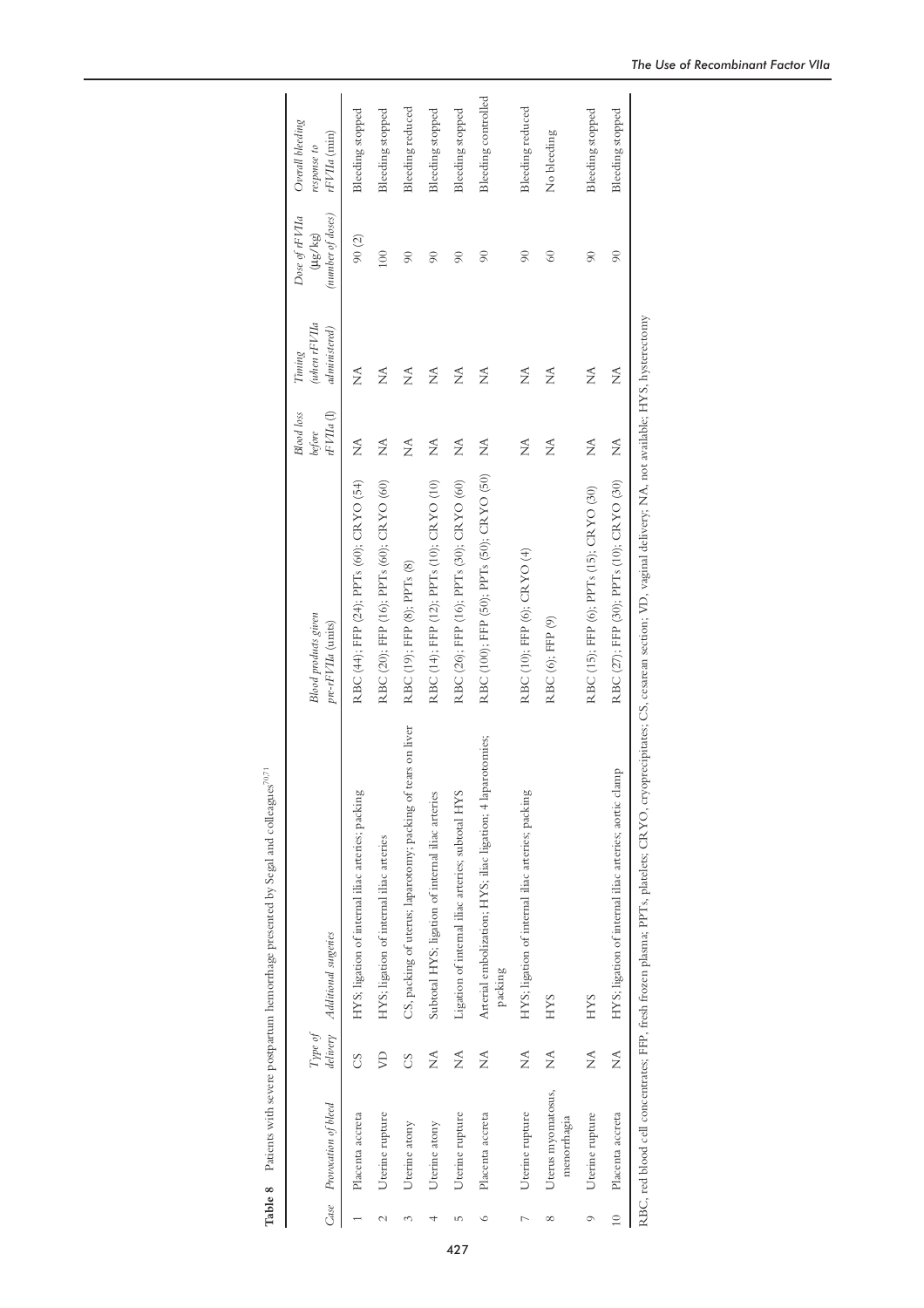not been shown to provide benefits to patients in hemorrhagic shock.

# Recommended replacement therapy

- (1) Fresh frozen plasma: 5–10 ml/kg (4–5 units);
- (2) Cryoprecipitates:  $1-1.5$  units/ $10 \text{ kg}$  (8- $10$  units);
- (3) Platelets: 1 units/10 kg (5–8 units);
- (4) Correction of acidosis (defined as  $pH \ge 7.2$ );
- (5) Warming of hypothermic patients (recommended, but not mandatory for administration of rFVIIa).

## Dosing administration protocol proposal

- (1) The recommended initial dose of rFVIIa for treatment of severe postpartum hemorrhage is  $\sim$ 40–60 µg/kg administered intravenously.
- (2) If bleeding still continuous beyond 15–30 min, following the first dose of rFVIIa, an additional dose of ~40–60 µg/kg should be considered. Repeat 3–4 times at 15–30-min intervals if clinical signs of bleeding are still present (based on visual evidence).
- (3) If the response remains inadequate following a total dose of  $>200 \mu g/kg$ , the preconditions for rFVIIa administration should be re-checked, and corrected as necessary before another dose is considered.
- (4) Only after these corrective measures have been applied should the next dose of rFVIIa  $\sim$ 100 µg/kg be administered.

# Recommended timing of administration

Because our experience suggests that rFVIIa permits effective control of obstetric bleeding, especially in situations of coexisting coagulopathy, we therefore recommend administration of rFVIIa as soon as possible under the following circumstances:

- (1) When no blood is available;
- (2) Before metabolic complications develop;
- (3) In women refusing transfusions (e.g. Jehovah Witnesses) (see Chapter 72);
- (4) In acquired hemophilia (see Chapter 25);
- (5) Before the symptoms of severe thrombocytopathies, hypoxia and organ injury appear;
- (6) If correction of INR (PT) is urgently needed;
- (7) Before packing of the uterus or pelvis;
- (8) Before surgical procedures such as hysterectomy, laparotomy;
- (9) Before medical procedures such as embolization, ligation of the uterine and internal iliac arteries (see Chapters 52 and 53).

Information obtained from the literature allows us to summarize the advantages and disadvantages of rFVIIa as follows.

## *Advantages*

- (1) Recombinant product;
- (2) Not subject to blood shortage;
- (3) No viral transmission;
- (4) No human protein;
- (5) Localized hemostasis;
- (6) Low risk of anaphylaxis;
- (7) No anamnestic responses;
- (8) Low thrombogenicity;
- (9) Effective during and after surgery.

## *Disadvantages*

- (1) Short *t*1/2 requires frequent, repetitive dosing;
- (2) Not 100% effective;
- (3) No measurable lab parameter for efficacy;
- (4) Limited vial sizes;
- (5) Venous access;
- (6) Cost.

#### References

- 1. Luster JM, Roberts HR, Davignon G, et al. A randomized, double-blind comparison of two doses of recombinant factor VIIa in the treatment of joint, muscle and mucocutaneous haemorrhages in persons with haemophilia A and B, with and without inhibitors. rFVIIa Study Group. Haemophilia 1998; 4:790–8
- 2. Shapiro AD, Gilchrist GS, Hoots WK, Cooper HA, Gastineau DA. Prospective, randomized trial of two doses of rFVIIa (NovoSeven®) in haemophilia patients undergoing surgery. Thromb Haemost 1998;80:773-8
- 3. Abshire T, Kenet G. Recombinant factor VIIa: review of efficacy, dosing regimens and safety in patients with congenital and acquired factor VIII or IX inhibitors. J Thromb Haemost 2004;2:899–909
- 4. O'Connell KA, Wood JJ, Wise RP, Lozier JN, Braun MM. Thromboembolic adverse events after use of recombinant human coagulation factor VIIa. JAMA 2006;295:293–8
- 5. Michalska-Krzanowska G, Sajdak R, Stasiak-Pikula E. Effects of recombinant factor VIIa in haemorrhagic complications of urological operations. Acta Haematol 2003;109:158–60
- 6. Naik VN, Mazer DC, Latter DA, Teitel JM, Hare GMT. Successful treatment using recombinant factor VIIa for severe bleeding post cardiopulmonary bypass. Can J Anesth 2003;50: 599–602
- 7. Danilos J, Goral A, Paluszkiewicz P, Przesmycki K, Kotarski J. Successful treatment with recombinant factor VIIa for intractable bleeding at pelvic surgery. Obstet Gynecol 2003;101:1172–3
- 8. Martinowitz U, Kenet G, Lubetski A, Luboshitz J, Segal E. Possible role of recombinant activated factor VII (rFVIIa) in the control of haemorrhage associated with massive trauma. Can J Anaesth 2002;49:S15–20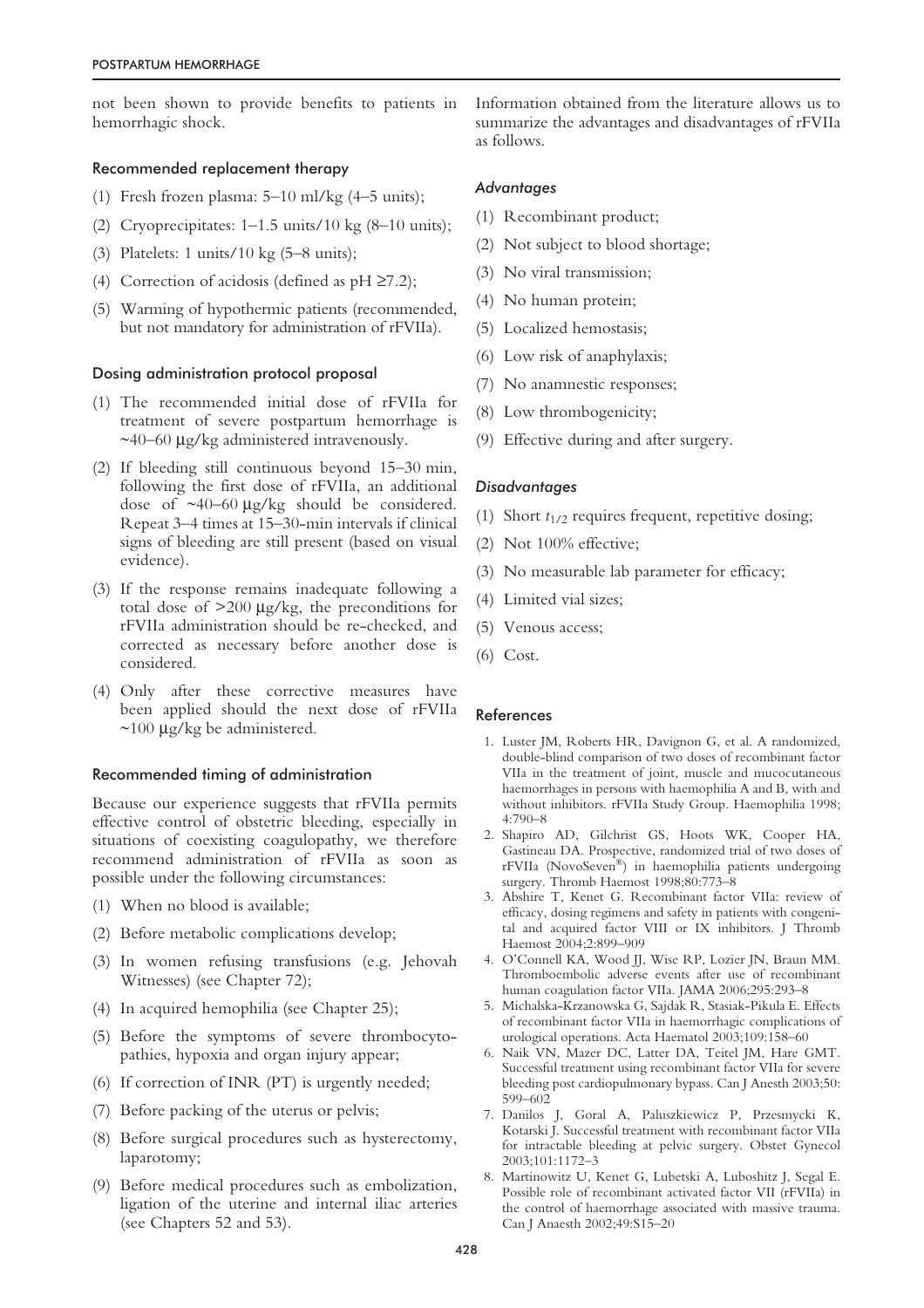- 9. Martinowitz U, Kenet G, Segal E, et al. Recombinant activated factor VII for adjunctive haemorrhage control in trauma. J Trauma 2001;51:431–9
- 10. Kenet G, Walde R, Eldad A, Martinowitz U. Treatment of traumatic bleeding with recombinant factor VIIa. Lancet 1999;354:1879
- 11. Dutton RP, Hess JR, Scalea TM. Recombinant factor VIIa for control of haemorrhage: early experience in critically ill trauma patients. J Clin Anesth 2003;15:184–8
- 12. Mariani G, Testa MG, Di Paolantonio T, Molskov Bech R, Hedner U. Use of recombinant, activated factor VII in the treatment of congenital factor VII deficiencies. Vox Sang 1999;77:131-6
- 13. Hunault M, Bauer KA. Recombinant factor VIIa for the treatment of congenital factor VII deficiency. Semin Thromb Hemost 2000;26:401–5
- 14. d'Oiron R, Menart C, Trzeciak MC, et al. Use of recombinant factor VIIa in 3 patients with inherited type I Glanzmann's thrombasthenia undergoing invasive procedures. Thromb Haemost 2000;83:644–7
- 15. van Buuren HR, Wielenga JJ. Successful surgery using recombinant factor VIIa for recurrent idiopathic nonulcer duodenal bleeding in a patient with Glanzmann's thrombasthenia. Dig Dis Sci 2002;47:2134–6
- 16. Hedner U. Recombinant factor VIIa (NovoSeven) as a haemostatic agent. Bloodline Rev 2001;1:3–4
- 17. Dildy GA 3rd. Postpartum hemorrhage: new management options. Clin Obstet Gynecol 2002;45:330–44
- 18. Yamamoto H, Sagae S, Nishikawa S, Kudo R. Emergency postpartum hysterectomy in obstetric practice. J Obstet Gynaecol Res 2000;26:341–5
- 19. Sakai T, Lund-Hansen T, Thim L, Kisiel W. The gammacarboxyglutamic acid domain of human factor VIIa is essential for its interaction with cell surface tissue factor. J Biol Chem 1990;265:1890–94
- 20. NovoSeven® summary of product characteristics. Available at: http://www.novoseven.com/content/product\_information/ summary\_of\_product\_characteristics/product\_information\_ spc.asp
- 21. Lund-Hansen T, Petersen LC. Comparison of enzymatic properties of human plasma FVIIa and human recombinant FVIIa. Thromb Haemost 1987;58:270
- 22. Jurlander B, Thim L, Klausen NK, et al. Recombinant factor VII (rFVIIa): characterization, manufacturing, and clinical development. Semin Thromb Hemost 2001;27:373–84
- 23. Erhardtsen E. Pharmacokinetics of recombinant activated factor VII (rFVIIa). Semin Thromb Hemost 2000;26:385–91
- 24. Lindley CM, Sawyer WT, Macik BG, et al. Pharmacokinetics and pharmacodynamics of recombinant factor VIIa. Clin Pharmacol Ther 1994;55:638–48
- 25. Monroe DM, Hoffman M, Oliver JA, et al. Platelet activity of high-dose Factor VIIa is independent of tissue factor. Br J Haematol 1997;99:542–7
- 26. Hoffman M, Monroe DM, Roberts HR. Activated Factor VII activates Factor IX and X on surface of activated platelets: thoughts on the mechanism of action of high-dose activated Factor VII. Blood Coagul Fibrinolysis 1998;9:S61–5
- 27. van't Veer C, Golden NJ, Mann KG. Inhibition of thrombin generation by the zymogen factor VII: implications for the treatment of hemophilia A by factor VIIa. Blood 2000;95: 1330–5
- 28. Lisman T, De Groot PG. Mechanism of action of recombinant factor VIIa. J Thromb Haemost 2003;1:1138–9
- 29. Hoffman M, Monroe DM. A cell-based model of haemostasis. Thromb Haemost 2001;85:958–65
- 30. Hedner U. Recombinant factor VIIa (Novoseven) as a hemostatic agent. Semin Hematol 2001;38:43–7
- 31. Friederich PW, Levi M, Bauer KA, et al. Ability of recombinant factor VIIa to generate thrombin during inhibition of tissue factor in human subjects. Circulation 2001;103: 2555–9
- 32. Monroe DM, Hoffman M, Allen GA, Roberts HR. The factor VII–platelet interplay: effectiveness of recombinant

factor VIIa in the treatment of bleeding in severe thrombocytopathia. Semin Thromb Hemost 2000;26:373–7

- 33. Telgt DS, Macik BG, McCord DM, Monroe DM, Roberts HR. Mechanism by which recombinant factor VIIa shortens the aPTT: activation of factor X in the absence of tissue factor. Thromb Res 1989;56:603–9
- 34. Kessler CM. Antidotes to haemorrhage: recombinant Factor VIIa. Best Pract Res Clin Haematol 2004;17:183–97
- 35. Gabriel DA, Carr M, Roberts HR. Monitoring coagulation and the clinical effects of recombinant factor VIIa. Semin Hematol 2004;41:20–4
- 36. Martinowitz U, Michaelson M, on behalf of the Israeli Multidisciplinary rFVIIa Task Force. Guidelines for the use of recombinant activated factor VII (rFVIIa) in uncontrolled bleeding: a report by the Israeli Multidisciplinary rFVIIa Task Force. J Thromb Haemost 2005;3:640–8
- 37. Roberts HR, Monroe DM III, Hoffman M. Safety profile of recombinant factor VIIa. Semin Hematol 2004;41:101–8
- 38. Aledort LM. Comparative thrombotic event incidences after infusion of recombinant factor VIIa versus factor VIII inhibitor bypass activity. J Thromb Haemost 2004;2:1700–8
- 39. Bręborowicz GH, Sobieszczyk S [Usefulness of recombinant active factor VIIa (rFVIIa, NovoSeven®) in obstetric practice – own experiences]. Przydatność rekombinowanego aktywnego czynnika VIIa (rFVIIa, NovoSeven®) w praktyce położniczej – doświadczenia własne. Klin Perinat Ginek 2001;34:7–12
- 40. Bręborowicz GH, Sobieszczyk S, Szymankiewicz M. Efficacy of recombinant activated factor VII (rFVIIa, NovoSeven®) in prenatal medicine. Arch Perinat Med 2002;8:21–7
- 41. Bręborowicz GH, Sobieszczyk S, Szymankiewicz M. Efficacy of recombinant activated factor VII (rFVIIa, NovoSeven®) in prenatal medicine. J Perinat Med 2003;31(Suppl 1):18
- 42. Bręborowicz GH, Sobieszczyk S, Szymankiewicz M. Recombinant factor VIIa in the management of major postpartum hemorrhage. Arch Perinat Med 2004;10:17–19
- 43. Sobieszczyk S, Bręborowicz GH. Management recommendations for postpartum hemorrhage. Arch Perinat Med 2004; 10:53–6
- 44. Sobieszczyk S, Bręborowicz GH, Kubiaczyk B, Opala T. Efficacy of recombinant activated factor VII (r FVIIa; NovoSeven®) in obstetrical haemorrhagic shock. Crit Care 2003;7(Suppl 2): S52
- 45. Sobieszczyk S, Skrzypczak J, Szymankiewicz M, Kruszyñski Z, Kornacki J, Bręborowicz GH. Zastosowanie rekombinowanego aktywnego czynnika VII (rFVIIa, NovoSeven®) podczas cięcia cesarskiego u ciężarnej z mechaniczną zastawką serca. [Application of recombinant activated factor VII (rFVIIa, NovoSeven®) during cesarean section of a woman with artificial heart valve]. Klin Perinat Ginek 2001; 34:173–9
- 46. Sobieszczyk S, Breborowicz GH, Markwitz W, Mallinger S, Adamski D, Kruszyński Z. Effect of recombinant activated factor VII (rFVIIa; NovoSeven®) in a patient in haemorrhagic shock after obstetrical hysterectomy. Ginekol Pol 2002;73: 230–3
- 47. Moscardó F, Pérez F, de la Rubia J, et al. Successful treatment of severe, intra-abdominal bleeding associated with disseminated intravascular coagulation using recombinant activated factor VII. Br J Haematol 2001;113:174–6
- 48. Eskandari N, Feldman N, Greenspoon JS. Factor VII deficiency in pregnancy treated with recombinant factor VIIa. Obstet Gynecol 2002;99:935–7
- 49. Ciacma A, Langie T, Zajac K, Fabian W. Acquired haemophilia in parturient. Case report. Anaesthesiology Intensive Therapy 2002;34:269–70
- 50. Zupančić Šalek S, Sokolić V, Visković T, Šanjug J, Šimić M, Kaš telan M. Successful use of recombinant factor VIIa for massive bleeding after caesarean section due to HELLP syndrome. Acta Haematol 2002;108:162–3
- 51. Loo CC, Kwek Bielanom, Tan HM, Yeo SH, Tien SL, Loh Bielanom. Successful treatment of postpartum hemorrhage with recombinant activated coagulation factor VII